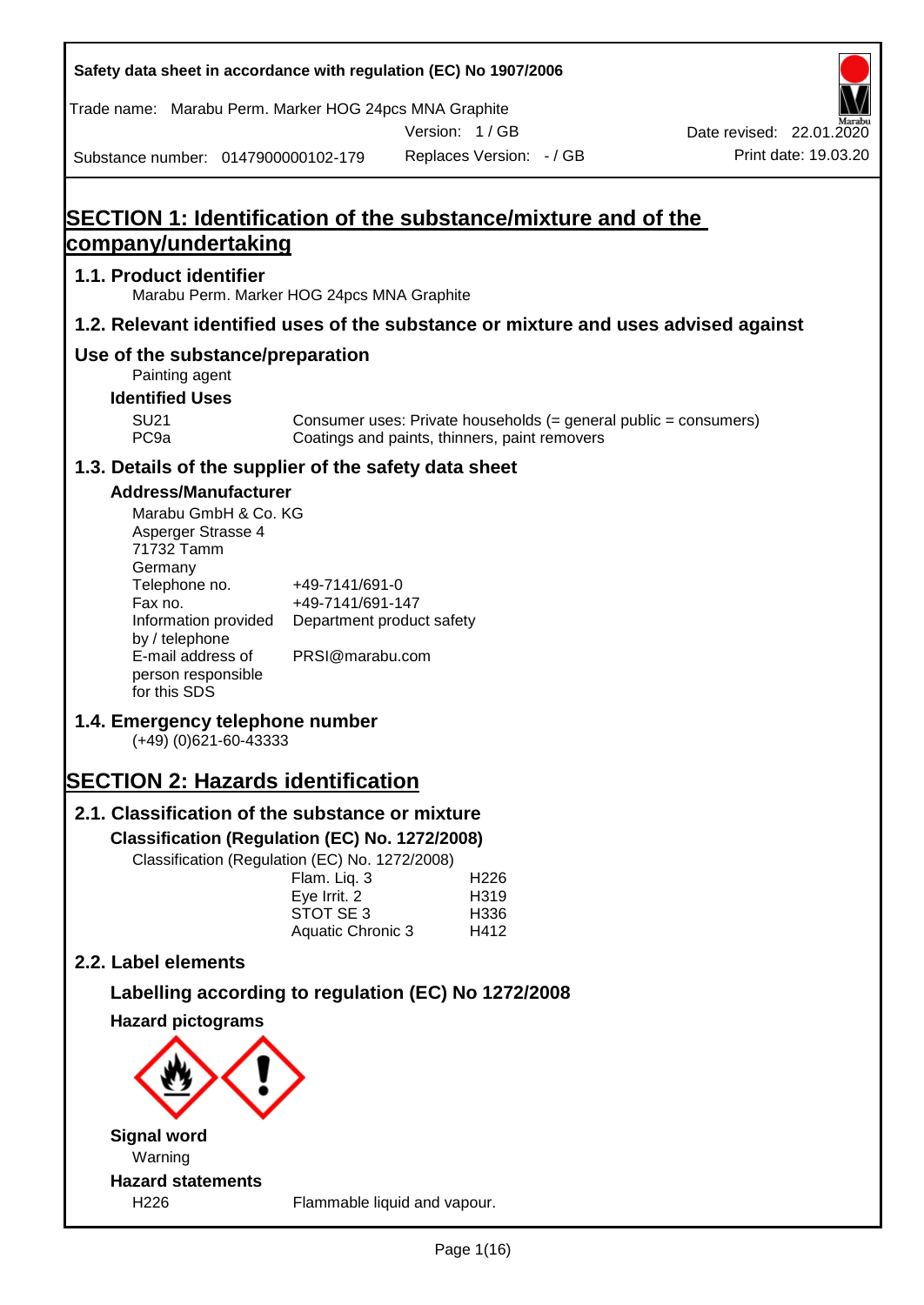| Safety data sheet in accordance with regulation (EC) No 1907/2006                                                          |                                                                          |               |                          |                          |                                                                                  |  |  |
|----------------------------------------------------------------------------------------------------------------------------|--------------------------------------------------------------------------|---------------|--------------------------|--------------------------|----------------------------------------------------------------------------------|--|--|
| Trade name: Marabu Perm. Marker HOG 24pcs MNA Graphite                                                                     |                                                                          | Version: 1/GB |                          |                          |                                                                                  |  |  |
|                                                                                                                            |                                                                          |               |                          |                          | Date revised: 22.01.2020                                                         |  |  |
| Substance number: 0147900000102-179                                                                                        |                                                                          |               |                          | Replaces Version: - / GB | Print date: 19.03.20                                                             |  |  |
| H319                                                                                                                       | Causes serious eye irritation.                                           |               |                          |                          |                                                                                  |  |  |
| H336                                                                                                                       | May cause drowsiness or dizziness.                                       |               |                          |                          |                                                                                  |  |  |
| H412                                                                                                                       | Harmful to aquatic life with long lasting effects.                       |               |                          |                          |                                                                                  |  |  |
| <b>Precautionary statements</b>                                                                                            |                                                                          |               |                          |                          |                                                                                  |  |  |
| P <sub>101</sub>                                                                                                           |                                                                          |               |                          |                          | If medical advice is needed, have product container or label at hand.            |  |  |
| P <sub>102</sub>                                                                                                           | Keep out of reach of children.                                           |               |                          |                          |                                                                                  |  |  |
| P210                                                                                                                       | sources. No smoking.                                                     |               |                          |                          | Keep away from heat, hot surfaces, sparks, open flames and other ignition        |  |  |
| P264.1                                                                                                                     | Wash hands thoroughly after handling.                                    |               |                          |                          |                                                                                  |  |  |
| P271                                                                                                                       | Use only outdoors or in a well-ventilated area.                          |               |                          |                          |                                                                                  |  |  |
| P <sub>280</sub>                                                                                                           |                                                                          |               |                          |                          | Wear protective gloves / protective clothing / eye protection / face protection. |  |  |
| P305+P351+P338                                                                                                             |                                                                          |               |                          |                          | IF IN EYES: Rinse cautiously with water for several minutes. Remove contact      |  |  |
| P405                                                                                                                       | lenses, if present and easy to do. Continue rinsing.<br>Store locked up. |               |                          |                          |                                                                                  |  |  |
| P501.9                                                                                                                     | Dispose of contents / container as problematic waste.                    |               |                          |                          |                                                                                  |  |  |
|                                                                                                                            |                                                                          |               |                          |                          | Hazardous component(s) to be indicated on label (Regulation (EC) No. 1272/2008)  |  |  |
|                                                                                                                            |                                                                          |               |                          |                          |                                                                                  |  |  |
| contains                                                                                                                   | 1-Methoxy-2-propanol                                                     |               |                          |                          |                                                                                  |  |  |
| 2.3. Other hazards<br>No special hazards have to be mentioned.<br><b>SECTION 3: Composition/information on ingredients</b> |                                                                          |               |                          |                          |                                                                                  |  |  |
|                                                                                                                            |                                                                          |               |                          |                          |                                                                                  |  |  |
| 3.2. Mixtures<br><b>Hazardous ingredients</b>                                                                              |                                                                          |               |                          |                          |                                                                                  |  |  |
|                                                                                                                            |                                                                          |               |                          |                          |                                                                                  |  |  |
| <b>Ethanol</b>                                                                                                             |                                                                          |               |                          |                          |                                                                                  |  |  |
| CAS No.                                                                                                                    | 64-17-5                                                                  |               |                          |                          |                                                                                  |  |  |
| EINECS no.                                                                                                                 | 200-578-6                                                                |               |                          |                          |                                                                                  |  |  |
| Registration no.                                                                                                           | 01-2119457610-43                                                         |               |                          |                          |                                                                                  |  |  |
| Concentration                                                                                                              | $>=$ 25                                                                  |               | $\sim$ $\sim$            | 50                       | $\%$                                                                             |  |  |
| Classification (Regulation (EC) No. 1272/2008)                                                                             |                                                                          |               |                          |                          |                                                                                  |  |  |
|                                                                                                                            | Flam. Liq. 2                                                             |               | H <sub>225</sub>         |                          |                                                                                  |  |  |
|                                                                                                                            | Eye Irrit. 2                                                             |               | H319                     |                          |                                                                                  |  |  |
|                                                                                                                            |                                                                          |               |                          |                          |                                                                                  |  |  |
| Concentration limits (Regulation (EC) No. 1272/2008)                                                                       | Eye Irrit. 2                                                             | H319          |                          | $>= 50 \%$               |                                                                                  |  |  |
| 1-Methoxy-2-propanol                                                                                                       |                                                                          |               |                          |                          |                                                                                  |  |  |
| CAS No.                                                                                                                    |                                                                          |               |                          |                          |                                                                                  |  |  |
| EINECS no.                                                                                                                 | 107-98-2<br>203-539-1                                                    |               |                          |                          |                                                                                  |  |  |
|                                                                                                                            | 01-2119457435-35                                                         |               |                          |                          |                                                                                  |  |  |
| Registration no.<br>Concentration                                                                                          | $=$                                                                      | 25            |                          | 50                       | $\%$                                                                             |  |  |
|                                                                                                                            |                                                                          |               | $\,<\,$                  |                          |                                                                                  |  |  |
| Classification (Regulation (EC) No. 1272/2008)                                                                             |                                                                          |               |                          |                          |                                                                                  |  |  |
|                                                                                                                            | STOT SE 3                                                                |               | H336                     |                          |                                                                                  |  |  |
|                                                                                                                            | Flam. Liq. 3                                                             |               | H226                     |                          |                                                                                  |  |  |
|                                                                                                                            |                                                                          |               |                          |                          |                                                                                  |  |  |
|                                                                                                                            |                                                                          |               |                          |                          |                                                                                  |  |  |
| <b>Benzyl alcohol</b>                                                                                                      |                                                                          |               |                          |                          |                                                                                  |  |  |
| CAS No.                                                                                                                    | 100-51-6                                                                 |               |                          |                          |                                                                                  |  |  |
| EINECS no.                                                                                                                 | 202-859-9                                                                |               |                          |                          |                                                                                  |  |  |
| Registration no.                                                                                                           | 01-2119492630-38                                                         |               |                          |                          |                                                                                  |  |  |
| Concentration                                                                                                              | $=$                                                                      | 1             | $\overline{\phantom{0}}$ | 10                       | %                                                                                |  |  |
|                                                                                                                            |                                                                          |               |                          |                          |                                                                                  |  |  |
| Classification (Regulation (EC) No. 1272/2008)                                                                             |                                                                          |               |                          |                          |                                                                                  |  |  |
|                                                                                                                            | Acute Tox. 4                                                             |               | H332                     |                          |                                                                                  |  |  |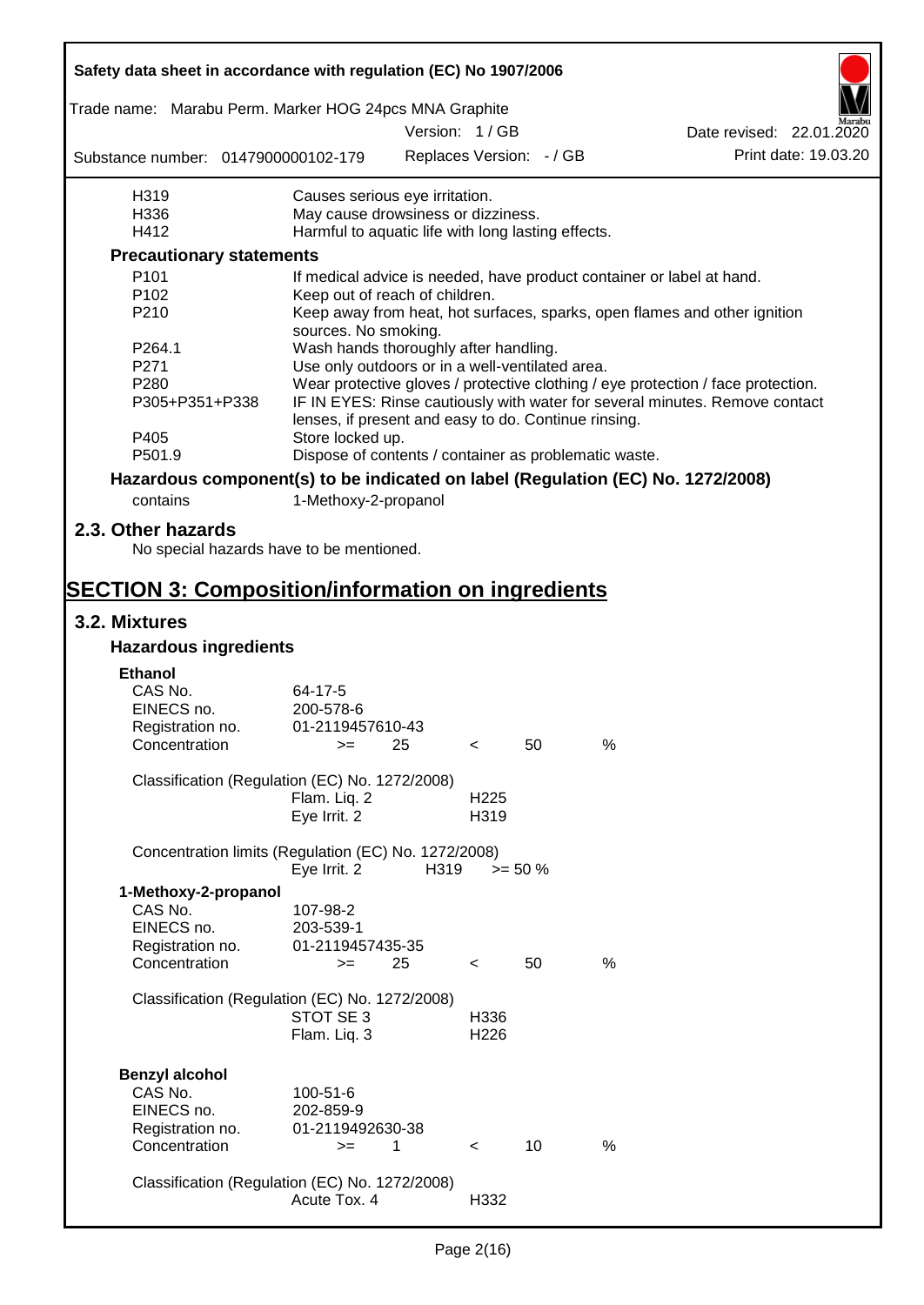|               | Safety data sheet in accordance with regulation (EC) No 1907/2006       |               |                          |    |      |                          |                      |
|---------------|-------------------------------------------------------------------------|---------------|--------------------------|----|------|--------------------------|----------------------|
|               | Trade name: Marabu Perm. Marker HOG 24pcs MNA Graphite                  |               |                          |    |      |                          | Marabu               |
|               |                                                                         | Version: 1/GB |                          |    |      | Date revised: 22.01.2020 |                      |
|               | Substance number: 0147900000102-179                                     |               | Replaces Version: - / GB |    |      |                          | Print date: 19.03.20 |
|               | Acute Tox. 4                                                            |               | H302                     |    |      |                          |                      |
|               | Eye Irrit. 2                                                            |               | H <sub>3</sub> 19        |    |      |                          |                      |
|               | 3',6'-bis(diethylamino)spiro[isobenzofuran-1(3H),9'-[9H]xanthene]-3-one |               |                          |    |      |                          |                      |
| CAS No.       | 509-34-2                                                                |               |                          |    |      |                          |                      |
| EINECS no.    | 208-096-8                                                               |               |                          |    |      |                          |                      |
| Concentration | $>=$                                                                    | 2,5           | $\lt$                    | 10 | $\%$ |                          |                      |
|               | Classification (Regulation (EC) No. 1272/2008)                          |               |                          |    |      |                          |                      |
|               | Acute Tox. 4                                                            |               | H <sub>302</sub>         |    |      |                          |                      |
|               | Eye Irrit. 2                                                            |               | H <sub>3</sub> 19        |    |      |                          |                      |
|               | Aquatic Chronic 2                                                       |               | H411                     |    |      |                          |                      |

# **SECTION 4: First aid measures**

## **4.1. Description of first aid measures**

#### **General information**

In all cases of doubt, or when symptoms persist, seek medical attention. Never give anything by mouth to an unconscious person. If unconscious place in recovery position and seek medical advice.

#### **After inhalation**

Remove to fresh air, keep patient warm and at rest. If breathing is irregular or stopped, administer artificial respiration.

#### **After skin contact**

Remove contaminated clothing. Wash skin thoroughly with soap and water or use recognised skin cleanser. Do NOT use solvents or thinners.

#### **After eye contact**

Remove contact lenses, irrigate copiously with clean, fresh water, holding the eyelids apart for at least 10 minutes and seek immediate medical advice.

#### **After ingestion**

If accidentally swallowed rinse the mouth with plenty of water (only if the person is conscious) and obtain immediate medical attention. Keep at rest. Do NOT induce vomiting.

## **4.2. Most important symptoms and effects, both acute and delayed**

Until now no symptoms known so far.

## **4.3. Indication of any immediate medical attention and special treatment needed**

## **Hints for the physician / treatment**

Treat symptomatically

# **SECTION 5: Firefighting measures**

## **5.1. Extinguishing media**

## **Suitable extinguishing media**

Recommended: alcohol resistant foam, CO2, powders, water spray/mist, Not be used for safety reasons: water *iet* 

## **5.2. Special hazards arising from the substance or mixture**

In the event of fire the following can be released: Carbon monoxide (CO); Carbon dioxide (CO2); dense black smoke; Nitrogen oxides (NOx); Sulphur oxides; Hydrogen chloride (HCl)

## **5.3. Advice for firefighters**

## **Special protective equipment for fire-fighting**

Cool closed containers exposed to fire with water. Do not allow run-off from fire fighting to enter drains or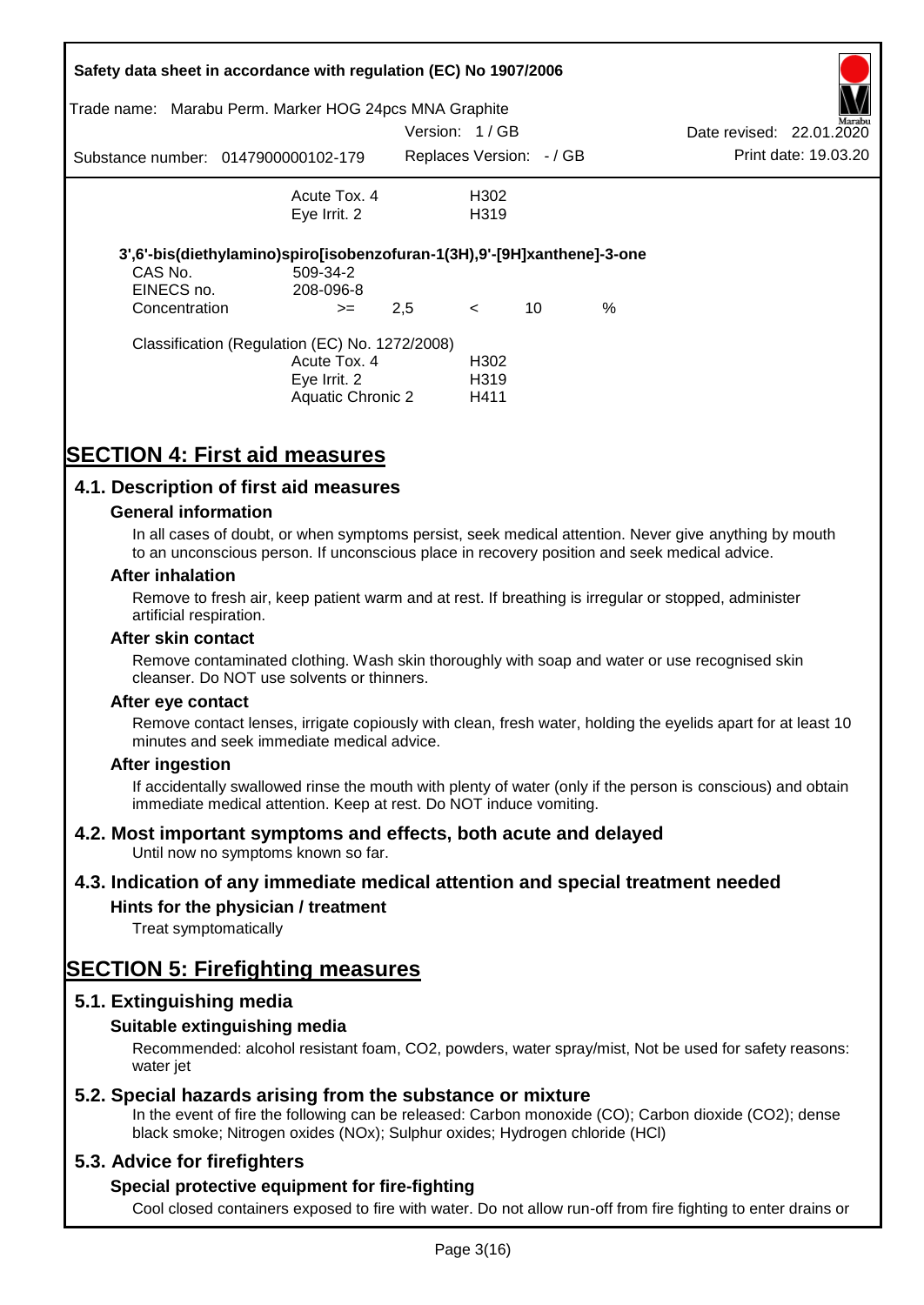Trade name: Marabu Perm. Marker HOG 24pcs MNA Graphite

Version: 1 / GB

Replaces Version: - / GB Print date: 19.03.20 Date revised: 22.01.

Substance number: 0147900000102-179

water courses.

# **SECTION 6: Accidental release measures**

## **6.1. Personal precautions, protective equipment and emergency procedures**

Exclude sources of ignition and ventilate the area. Avoid breathing vapours. Refer to protective measures listed in Sections 7 and 8.

## **6.2. Environmental precautions**

Do not allow to enter drains or waterways. If the product contaminates lakes, rivers or sewage, inform appropriate authorities in accordance with local regulations.

## **6.3. Methods and material for containment and cleaning up**

Contain and collect spillage with non-combustible absorbent materials, e.g. sand, earth, vermiculite, diatomaceous earth and place in container for disposal according to local regulations (see section 13). Clean preferably with a detergent - avoid use of solvents.

## **6.4. Reference to other sections**

Information regarding Safe handling, see Section 7. Information regarding personal protective measures, see Section 8. Information regarding waste disposal, see Section 13.

# **SECTION 7: Handling and storage**

## **7.1. Precautions for safe handling**

## **Advice on safe handling**

Prevent the creation of flammable or explosive concentrations of vapour in air and avoid vapour concentration higher than the occupational exposure limits. In addition, the product should only be used in areas from which all naked lights and other sources of ignition have been excluded. Electrical equipment should be protected to the appropriate standard. Mixture may charge electrostatically: always use earthing leads when transferring from one container to another. Operators should wear anti-static footwear and clothing and floors should be of the conducting type. Isolate from sources of heat, sparks and open flame. No sparking tools should be used. Avoid skin and eye contact. Avoid the inhalation of particulates and spray mist arising from the application of this mixture. Smoking, eating and drinking shall be prohibited in application area. For personal protection see Section 8. Never use pressure to empty: container is not a pressure vessel. Always keep in containers of same material as the original one. Comply with the health and safety at work laws. Do not allow to enter drains or water courses.

## **Advice on protection against fire and explosion**

Vapours are heavier than air and may spread along floors. Vapours may form explosive mixtures with air.

#### **Classification of fires / temperature class / Ignition group / Dust explosion class**

| Classification of fires | B (Combustible liquid substances) |
|-------------------------|-----------------------------------|
| Temperature class       | T3                                |

# **7.2. Conditions for safe storage, including any incompatibilities**

## **Requirements for storage rooms and vessels**

Electrical installations/working materials must comply with the local applied technological safety standards. Storage rooms in which filling operations take place must have a conducting floor. Store in accordance with national regulation

#### **Hints on storage assembly**

Store away from oxidising agents, from strongly alkaline and strongly acid materials.

## **Further information on storage conditions**

Observe label precautions. Store between 15 and 30 °C in a dry, well ventilated place away from sources of heat and direct sunlight. Keep container tightly closed. Keep away from sources of ignition. No smoking. Prevent unauthorised access. Containers which are opened must be carefully resealed and kept upright to prevent leakage.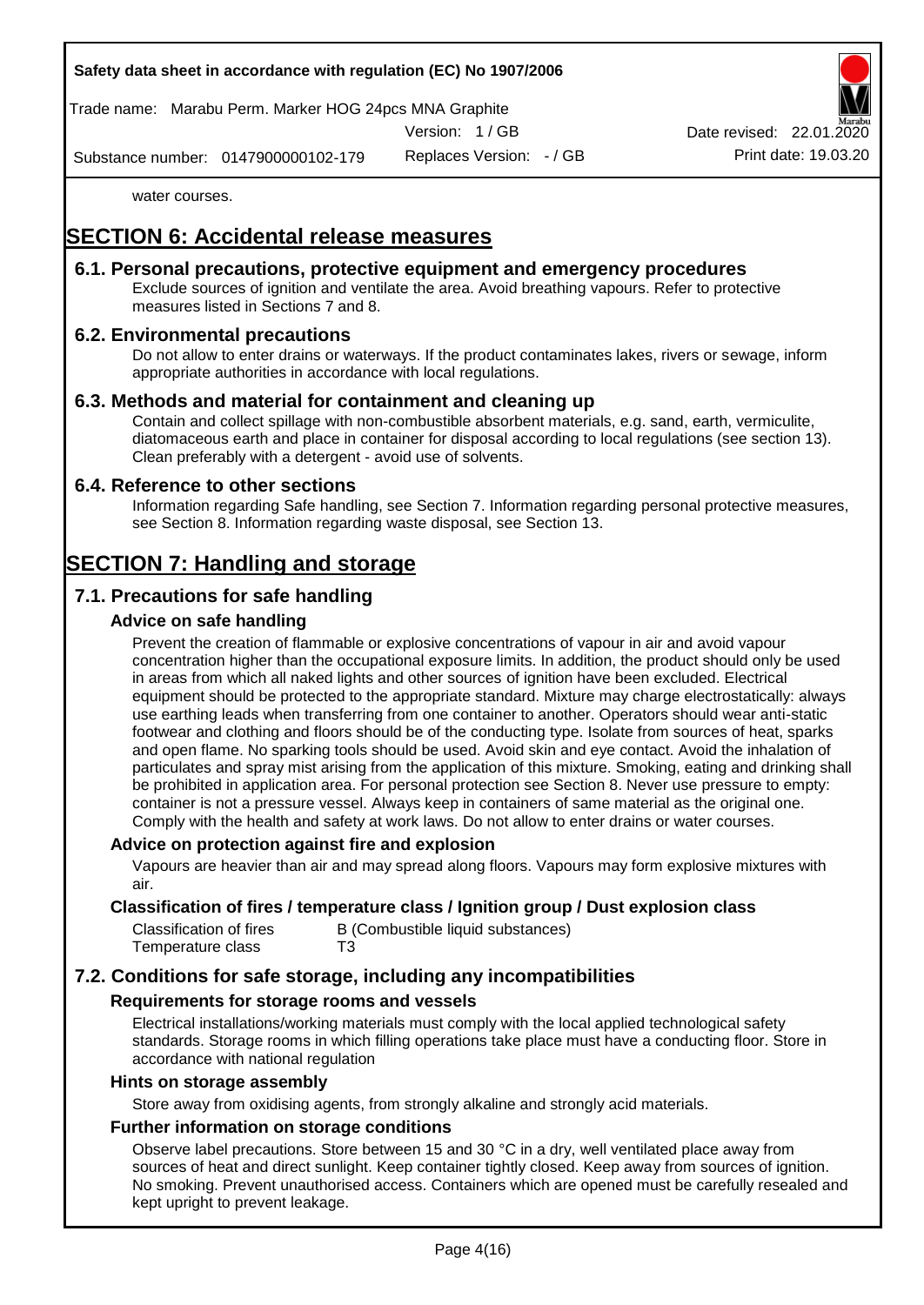| Safety data sheet in accordance with regulation (EC) No 1907/2006                                     |            |                                          |                          |      |                   |                          |
|-------------------------------------------------------------------------------------------------------|------------|------------------------------------------|--------------------------|------|-------------------|--------------------------|
| Trade name: Marabu Perm. Marker HOG 24pcs MNA Graphite                                                |            | Version: 1/GB                            |                          |      |                   | Date revised: 22.01.2020 |
| Substance number: 0147900000102-179                                                                   |            |                                          | Replaces Version: - / GB |      |                   | Print date: 19.03.20     |
| 7.3. Specific end use(s)<br>Painting agent<br><b>SECTION 8: Exposure controls/personal protection</b> |            |                                          |                          |      |                   |                          |
| 8.1. Control parameters                                                                               |            |                                          |                          |      |                   |                          |
| <b>Exposure limit values</b>                                                                          |            |                                          |                          |      |                   |                          |
| <b>Ethanol</b>                                                                                        |            |                                          |                          |      |                   |                          |
| List                                                                                                  | EH40       |                                          |                          |      |                   |                          |
| <b>Type</b>                                                                                           | <b>WEL</b> |                                          |                          |      |                   |                          |
| Value                                                                                                 | 1920       | mg/m <sup>3</sup>                        |                          | 1000 | ppm(V)            |                          |
| <b>Status: 2011</b>                                                                                   |            |                                          |                          |      |                   |                          |
| 1-Methoxy-2-propanol                                                                                  |            |                                          |                          |      |                   |                          |
| List                                                                                                  | EH40       |                                          |                          |      |                   |                          |
| <b>Type</b>                                                                                           | <b>WEL</b> |                                          |                          |      |                   |                          |
| Value                                                                                                 | 375        | mg/m <sup>3</sup>                        |                          | 100  | ppm(V)            |                          |
| Short term exposure limit<br>Skin resorption / sensibilisation: Sk;                                   | 560        | mg/m <sup>3</sup><br><b>Status: 2011</b> |                          | 150  | ppm(V)            |                          |
|                                                                                                       |            |                                          |                          |      |                   |                          |
| <b>Derived No/Minimal Effect Levels (DNEL/DMEL)</b>                                                   |            |                                          |                          |      |                   |                          |
| <b>Ethanol</b>                                                                                        |            |                                          |                          |      |                   |                          |
| Type of value                                                                                         |            | Derived No Effect Level (DNEL)           |                          |      |                   |                          |
| Reference group                                                                                       | Worker     |                                          |                          |      |                   |                          |
| Duration of exposure                                                                                  | Long term  |                                          |                          |      |                   |                          |
| Route of exposure<br>Mode of action                                                                   | inhalative | Systemic effects                         |                          |      |                   |                          |
| Concentration                                                                                         |            | 950                                      |                          |      | mg/m <sup>3</sup> |                          |
|                                                                                                       |            |                                          |                          |      |                   |                          |
| Type of value                                                                                         |            | Derived No Effect Level (DNEL)           |                          |      |                   |                          |
| Reference group                                                                                       | Worker     |                                          |                          |      |                   |                          |
| Duration of exposure                                                                                  | Short term |                                          |                          |      |                   |                          |
| Route of exposure                                                                                     | inhalative |                                          |                          |      |                   |                          |
| Mode of action                                                                                        |            | Local effects                            |                          |      |                   |                          |
| Concentration                                                                                         |            | 1900                                     |                          |      | mg/m <sup>3</sup> |                          |
|                                                                                                       |            |                                          |                          |      |                   |                          |
| Type of value                                                                                         |            | Derived No Effect Level (DNEL)           |                          |      |                   |                          |
| Reference group                                                                                       | Worker     |                                          |                          |      |                   |                          |
| Duration of exposure                                                                                  | Long term  |                                          |                          |      |                   |                          |
| Route of exposure<br>Mode of action                                                                   | dermal     | Systemic effects                         |                          |      |                   |                          |
| Concentration                                                                                         |            | 343                                      |                          |      | mg/kg/d           |                          |
|                                                                                                       |            |                                          |                          |      |                   |                          |
| Type of value                                                                                         |            | Derived No Effect Level (DNEL)           |                          |      |                   |                          |
| Reference group                                                                                       | Consumer   |                                          |                          |      |                   |                          |
| Duration of exposure                                                                                  | Long term  |                                          |                          |      |                   |                          |
| Route of exposure                                                                                     | inhalative |                                          |                          |      |                   |                          |
| Mode of action                                                                                        |            | Systemic effects                         |                          |      |                   |                          |
| Concentration                                                                                         |            | 114                                      |                          |      | mg/m <sup>3</sup> |                          |
|                                                                                                       |            |                                          |                          |      |                   |                          |
| Type of value                                                                                         |            | Derived No Effect Level (DNEL)           |                          |      |                   |                          |
| Reference group                                                                                       | Consumer   |                                          |                          |      |                   |                          |
| Duration of exposure                                                                                  | Short term |                                          |                          |      |                   |                          |
| Route of exposure<br>Mode of action                                                                   | inhalative | Local effects                            |                          |      |                   |                          |
| Concentration                                                                                         |            | 950                                      |                          |      | mg/m <sup>3</sup> |                          |
|                                                                                                       |            |                                          |                          |      |                   |                          |

Г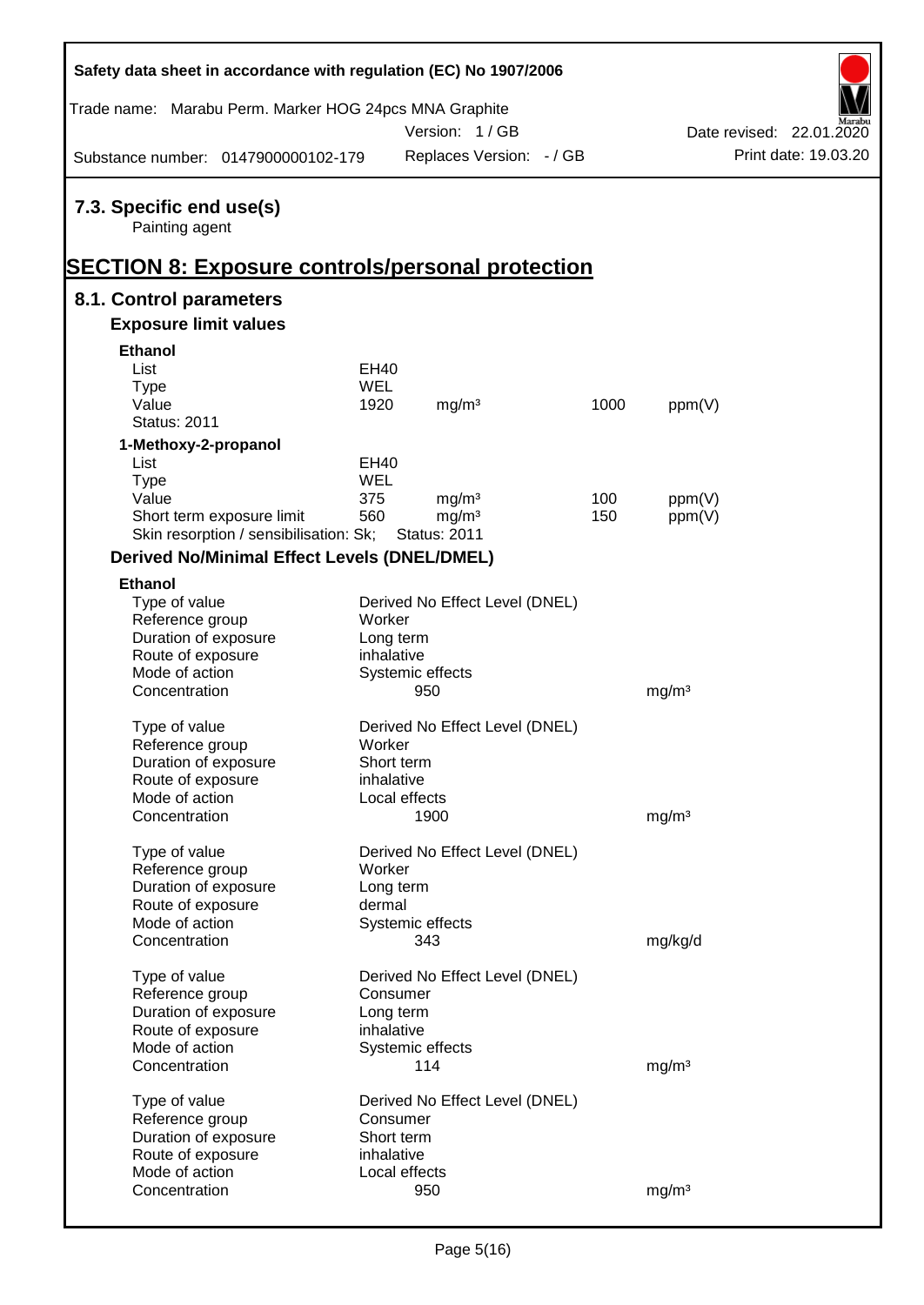| Safety data sheet in accordance with regulation (EC) No 1907/2006 |                                        |                          |
|-------------------------------------------------------------------|----------------------------------------|--------------------------|
| Trade name: Marabu Perm. Marker HOG 24pcs MNA Graphite            |                                        |                          |
|                                                                   | Version: 1/GB                          | Date revised: 22.01.2020 |
| Substance number: 0147900000102-179                               | Replaces Version: - / GB               | Print date: 19.03.20     |
| Type of value                                                     | Derived No Effect Level (DNEL)         |                          |
| Reference group                                                   | Consumer                               |                          |
| Duration of exposure                                              | Long term                              |                          |
| Route of exposure                                                 | dermal                                 |                          |
| Mode of action                                                    | Systemic effects                       |                          |
| Concentration                                                     | 206                                    | mg/kg/d                  |
| Type of value                                                     | Derived No Effect Level (DNEL)         |                          |
| Reference group                                                   | Consumer                               |                          |
| Duration of exposure                                              | Long term                              |                          |
| Route of exposure                                                 | oral                                   |                          |
| Mode of action                                                    | Systemic effects                       |                          |
| Concentration                                                     | 87                                     | mg/kg/d                  |
|                                                                   |                                        |                          |
| 1-Methoxy-2-propanol                                              |                                        |                          |
| Type of value                                                     | Derived No Effect Level (DNEL)         |                          |
| Reference group                                                   | Worker                                 |                          |
| Duration of exposure                                              | Acute                                  |                          |
| Route of exposure                                                 | inhalative                             |                          |
| Mode of action                                                    | Local effects                          |                          |
| Concentration                                                     | 553,5                                  | mg/m <sup>3</sup>        |
| Type of value                                                     | Derived No Effect Level (DNEL)         |                          |
| Reference group                                                   | Worker                                 |                          |
| Duration of exposure                                              | Long term                              |                          |
| Route of exposure                                                 | dermal                                 |                          |
| Mode of action                                                    | Systemic effects                       |                          |
| Concentration                                                     | 50,6                                   | mg/person/               |
|                                                                   |                                        | d                        |
| Type of value                                                     | Derived No Effect Level (DNEL)         |                          |
| Reference group                                                   | Worker                                 |                          |
| Duration of exposure                                              | Long term                              |                          |
| Route of exposure                                                 | inhalative                             |                          |
| Mode of action                                                    | Systemic effects                       |                          |
| Concentration                                                     | 369                                    | mg/m <sup>3</sup>        |
|                                                                   | Derived No Effect Level (DNEL)         |                          |
| Type of value                                                     |                                        |                          |
| Reference group<br>Duration of exposure                           | <b>General Population</b><br>Long term |                          |
| Route of exposure                                                 | dermal                                 |                          |
| Mode of action                                                    | Systemic effects                       |                          |
| Concentration                                                     | 18,1                                   | mg/kg                    |
|                                                                   |                                        |                          |
| Type of value                                                     | Derived No Effect Level (DNEL)         |                          |
| Reference group                                                   | <b>General Population</b>              |                          |
| Duration of exposure                                              | Long term                              |                          |
| Route of exposure                                                 | inhalative                             |                          |
| Mode of action                                                    | Systemic effects                       |                          |
| Concentration                                                     | 43,9                                   | mg/m <sup>3</sup>        |
| Type of value                                                     | Derived No Effect Level (DNEL)         |                          |
| Reference group                                                   | <b>General Population</b>              |                          |
| Duration of exposure                                              | Long term                              |                          |
| Route of exposure                                                 | oral                                   |                          |
| Mode of action                                                    | Systemic effects                       |                          |
| Concentration                                                     | 3,3                                    | mg/kg/d                  |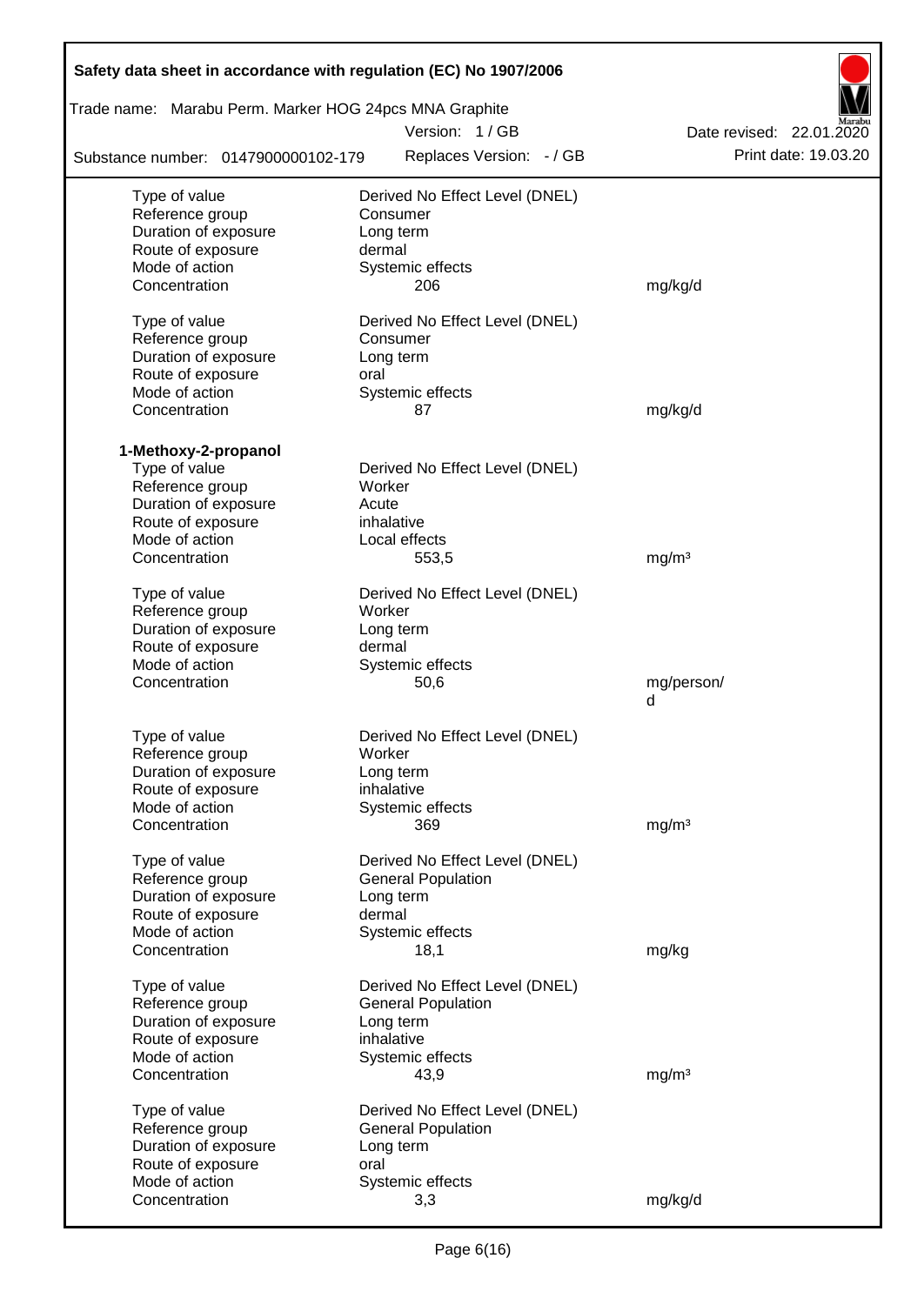| Trade name: Marabu Perm. Marker HOG 24pcs MNA Graphite |  |  |  |
|--------------------------------------------------------|--|--|--|
|--------------------------------------------------------|--|--|--|

Version: 1 / GB

Substance number: 0147900000102-179

Replaces Version: - / GB Print date: 19.03.20 Date revised: 22.01.2020

| <b>Benzyl alcohol</b>                     |                                |                   |
|-------------------------------------------|--------------------------------|-------------------|
| Type of value                             | Derived No Effect Level (DNEL) |                   |
| Reference group                           | Worker                         |                   |
| Duration of exposure<br>Route of exposure | Long term<br>inhalative        |                   |
| Mode of action                            | Systemic effects               |                   |
| Concentration                             | 22                             | mg/m <sup>3</sup> |
|                                           |                                |                   |
| Type of value                             | Derived No Effect Level (DNEL) |                   |
| Reference group                           | Worker                         |                   |
| Duration of exposure                      | Short term                     |                   |
| Route of exposure<br>Mode of action       | inhalative<br>Systemic effects |                   |
| Concentration                             | 110                            | mg/m <sup>3</sup> |
|                                           |                                |                   |
| Type of value                             | Derived No Effect Level (DNEL) |                   |
| Reference group                           | Worker                         |                   |
| Duration of exposure                      | Long term                      |                   |
| Route of exposure<br>Mode of action       | dermal<br>Systemic effects     |                   |
| Concentration                             | 8                              | mg/kg/d           |
|                                           |                                |                   |
| Type of value                             | Derived No Effect Level (DNEL) |                   |
| Reference group                           | Worker                         |                   |
| Duration of exposure                      | Short term                     |                   |
| Route of exposure<br>Mode of action       | dermal                         |                   |
| Concentration                             | Systemic effects<br>40         | mg/kg/d           |
|                                           |                                |                   |
| Type of value                             | Derived No Effect Level (DNEL) |                   |
| Reference group                           | Consumer                       |                   |
| Duration of exposure                      | Long term                      |                   |
| Route of exposure                         | inhalative                     |                   |
| Mode of action<br>Concentration           | Systemic effects<br>5,4        | mg/m <sup>3</sup> |
|                                           |                                |                   |
| Type of value                             | Derived No Effect Level (DNEL) |                   |
| Reference group                           | Consumer                       |                   |
| Duration of exposure                      | Short term                     |                   |
| Route of exposure                         | inhalative                     |                   |
| Mode of action<br>Concentration           | Systemic effects<br>27         | mg/m <sup>3</sup> |
|                                           |                                |                   |
| Type of value                             | Derived No Effect Level (DNEL) |                   |
| Reference group                           | Consumer                       |                   |
| Duration of exposure                      | Long term                      |                   |
| Route of exposure                         | dermal                         |                   |
| Mode of action<br>Concentration           | Systemic effects<br>4          |                   |
|                                           |                                | mg/kg/d           |
| Type of value                             | Derived No Effect Level (DNEL) |                   |
| Reference group                           | Consumer                       |                   |
| Duration of exposure                      | Short term                     |                   |
| Route of exposure                         | dermal                         |                   |
| Mode of action<br>Concentration           | Systemic effects<br>20         |                   |
|                                           |                                | mg/kg/d           |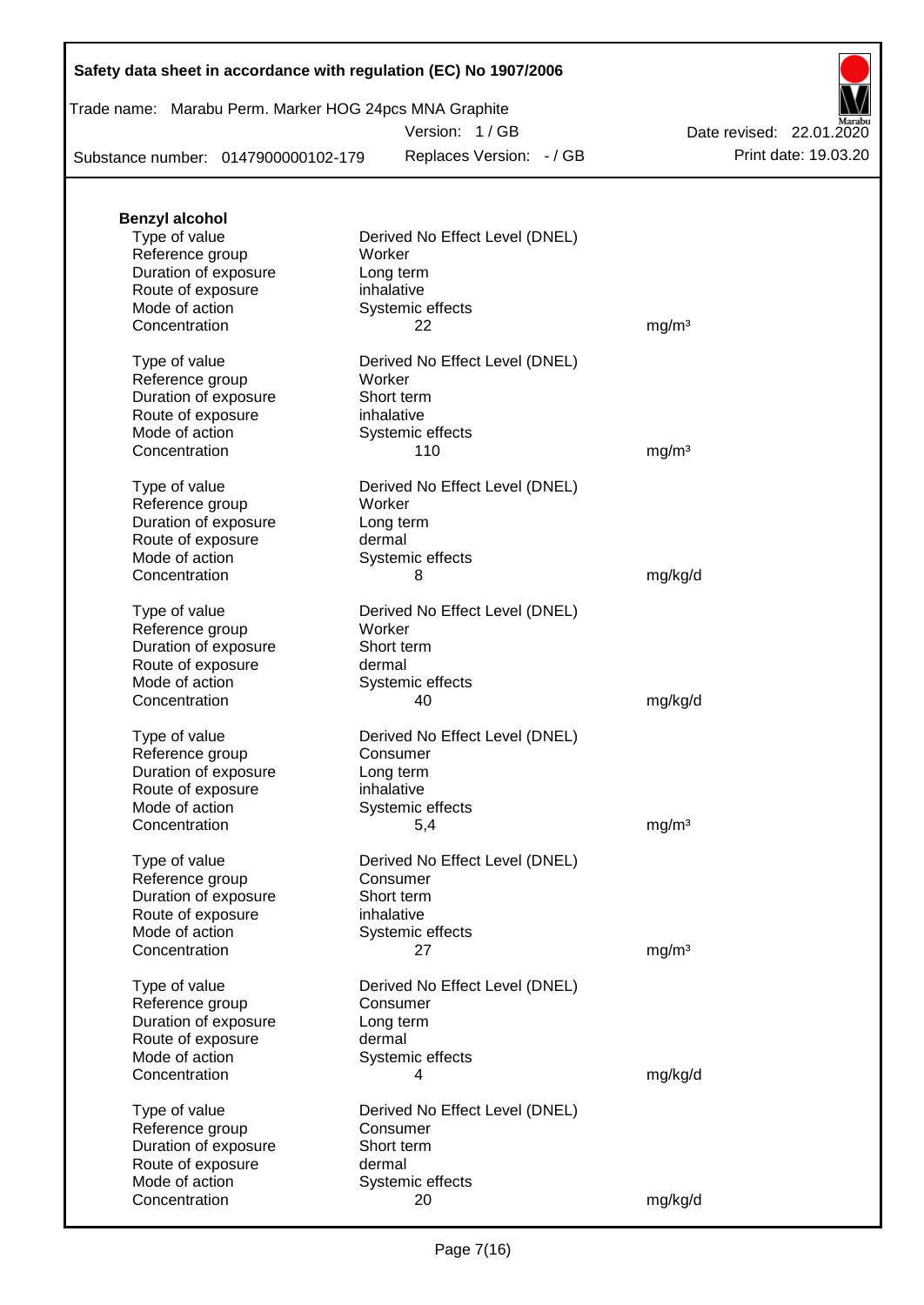| Trade name: Marabu Perm. Marker HOG 24pcs MNA Graphite |             |                                |                          |
|--------------------------------------------------------|-------------|--------------------------------|--------------------------|
|                                                        |             | Version: 1/GB                  | Date revised: 22.01.2020 |
| Substance number: 0147900000102-179                    |             | Replaces Version: - / GB       | Print date: 19.03.20     |
| Type of value                                          |             | Derived No Effect Level (DNEL) |                          |
| Reference group                                        |             | Consumer                       |                          |
| Duration of exposure                                   |             | Long term                      |                          |
| Route of exposure                                      | oral        |                                |                          |
| Mode of action                                         |             | Systemic effects               |                          |
| Concentration                                          |             | 4                              | mg/kg/d                  |
| Type of value                                          |             | Derived No Effect Level (DNEL) |                          |
| Reference group                                        |             | Consumer                       |                          |
| Duration of exposure                                   |             | Short term                     |                          |
| Route of exposure                                      | oral        |                                |                          |
| Mode of action                                         |             | Systemic effects               |                          |
| Concentration                                          |             | 20                             | mg/kg/d                  |
| <b>Predicted No Effect Concentration (PNEC)</b>        |             |                                |                          |
| <b>Ethanol</b>                                         |             |                                |                          |
| Type of value                                          | <b>PNEC</b> |                                |                          |
| <b>Type</b>                                            |             | Freshwater                     |                          |
| Concentration                                          |             | 0,96                           | mg/l                     |
| Type of value                                          | <b>PNEC</b> |                                |                          |
| <b>Type</b>                                            |             | Saltwater                      |                          |
| Concentration                                          |             | 0,79                           | mg/l                     |
| Type of value                                          | <b>PNEC</b> |                                |                          |
| <b>Type</b>                                            |             | Water (intermittent release)   |                          |
| Concentration                                          |             | 2,75                           | mg/l                     |
| Type of value                                          | <b>PNEC</b> |                                |                          |
| Type                                                   |             | Sewage treatment plant (STP)   |                          |
| Concentration                                          |             | 580                            | mg/l                     |
| Type of value                                          | <b>PNEC</b> |                                |                          |
| <b>Type</b>                                            |             | Freshwater sediment            |                          |
| Concentration                                          |             | 3,6                            | mg/kg                    |
|                                                        |             |                                |                          |
| Type of value                                          | <b>PNEC</b> |                                |                          |
| Type<br>Concentration                                  |             | Marine sediment<br>2,9         |                          |
|                                                        |             |                                | mg/kg                    |
| Type of value                                          | <b>PNEC</b> |                                |                          |
| Type                                                   | Soil        |                                |                          |
| Concentration                                          |             | 0,63                           | mg/kg                    |
| 1-Methoxy-2-propanol                                   |             |                                |                          |
| Type of value                                          | <b>PNEC</b> |                                |                          |
| <b>Type</b>                                            |             | Freshwater                     |                          |
| Concentration                                          |             | 10                             | mg/l                     |
| Type of value                                          | <b>PNEC</b> |                                |                          |
| Type                                                   | Water       |                                |                          |
| Concentration                                          |             | 41,6                           | mg/kg                    |
| Type of value                                          | <b>PNEC</b> |                                |                          |
| Type                                                   |             | Sediment                       |                          |
| Concentration                                          |             | 41,6                           | mg/kg                    |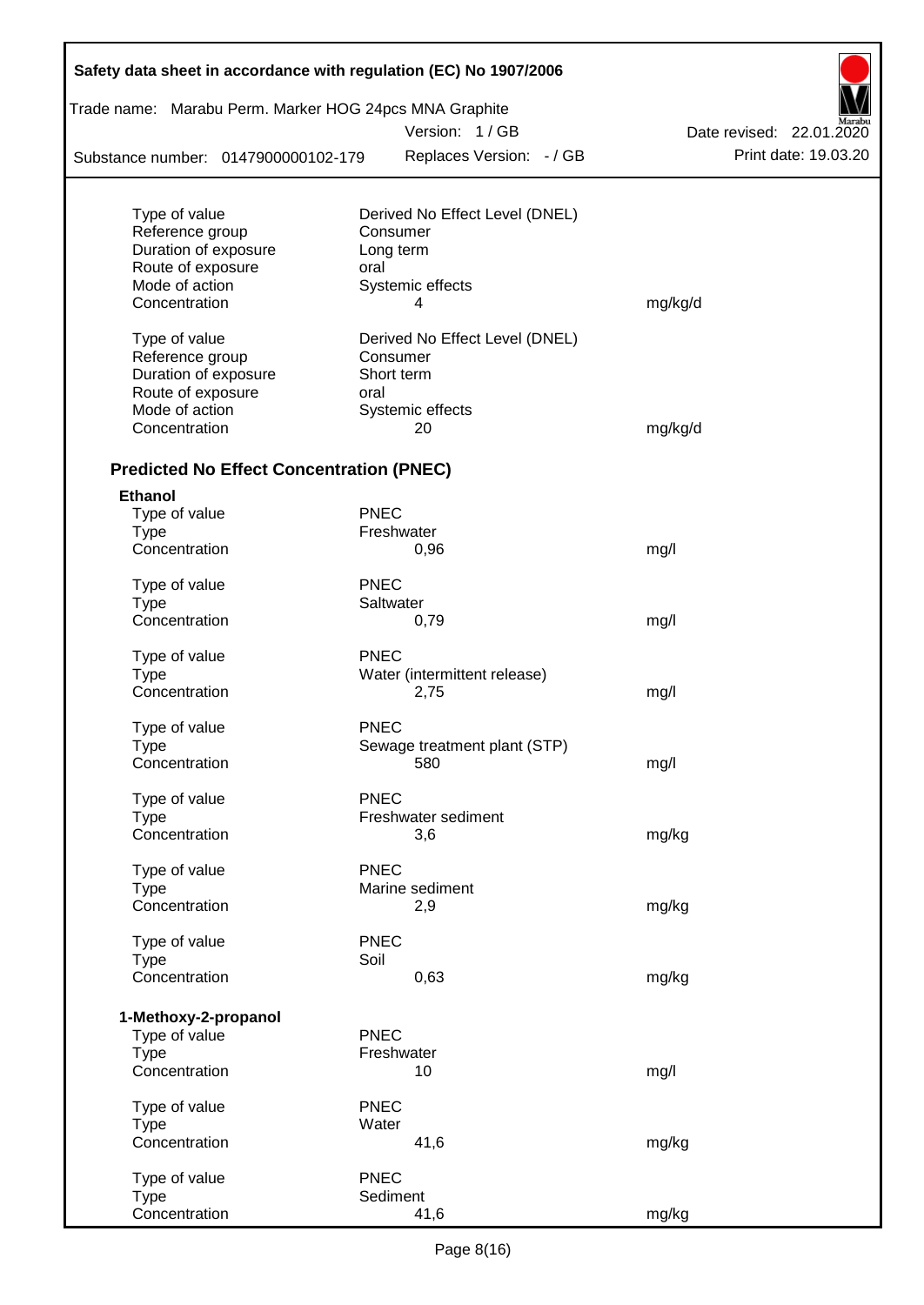| Substance number: 0147900000102-179 | Trade name: Marabu Perm. Marker HOG 24pcs MNA Graphite<br>Version: 1/GB<br>Replaces Version: - / GB | Aarabu<br>Date revised: 22.01.2020<br>Print date: 19.03.20 |
|-------------------------------------|-----------------------------------------------------------------------------------------------------|------------------------------------------------------------|
|                                     |                                                                                                     |                                                            |
| Type of value                       | <b>PNEC</b>                                                                                         |                                                            |
| <b>Type</b>                         | Marine sediment                                                                                     |                                                            |
| Concentration                       | 4,17                                                                                                | mg/kg                                                      |
| Type of value                       | <b>PNEC</b>                                                                                         |                                                            |
| <b>Type</b>                         | Soil                                                                                                |                                                            |
| Concentration                       | 2,47                                                                                                | mg/kg                                                      |
| Type of value                       | <b>PNEC</b>                                                                                         |                                                            |
| <b>Type</b>                         | Sewage treatment plant (STP)                                                                        |                                                            |
| Concentration                       | 100                                                                                                 | mg/l                                                       |
| <b>Benzyl alcohol</b>               |                                                                                                     |                                                            |
| Type of value                       | <b>PNEC</b>                                                                                         |                                                            |
| Type                                | Freshwater                                                                                          |                                                            |
| Concentration                       | 1                                                                                                   | mg/l                                                       |
| Type of value                       | <b>PNEC</b>                                                                                         |                                                            |
| <b>Type</b>                         | Saltwater                                                                                           |                                                            |
| Concentration                       | 0,1                                                                                                 | mg/l                                                       |
| Type of value                       | <b>PNEC</b>                                                                                         |                                                            |
| Type                                | Water (intermittent release)                                                                        |                                                            |
| Concentration                       | 2,3                                                                                                 | mg/l                                                       |
| Type of value                       | <b>PNEC</b>                                                                                         |                                                            |
| <b>Type</b>                         | Sewage treatment plant (STP)                                                                        |                                                            |
| Concentration                       | 39                                                                                                  | mg/l                                                       |
| Type of value                       | <b>PNEC</b>                                                                                         |                                                            |
| <b>Type</b>                         | Freshwater sediment                                                                                 |                                                            |
| Concentration                       | 5,27                                                                                                | mg/kg                                                      |
| Type of value                       | <b>PNEC</b>                                                                                         |                                                            |
| <b>Type</b>                         | Marine sediment                                                                                     |                                                            |
| Concentration                       | 0,527                                                                                               | mg/kg                                                      |
| Type of value                       | <b>PNEC</b>                                                                                         |                                                            |
| <b>Type</b>                         | Soil                                                                                                |                                                            |
| Concentration                       | 0,456                                                                                               | mg/kg                                                      |

## **8.2. Exposure controls**

#### **Exposure controls**

Provide adequate ventilation. Where reasonably practicable this should be achieved by the use of local exhaust ventilation and good general extraction. If these are not sufficient to maintain concentrations of particulates and solvent vapour below the OEL, suitable respiratory protection must be worn.

#### **Respiratory protection**

If workers are exposed to concentrations above the exposure limit they must use appropriate, certified respirators. Full mask, filter A

#### **Hand protection**

There is no one glove material or combination of materials that will give unlimited resistance to any individual or combination of chemicals.

For prolonged or repeated handling nitrile rubber gloves with textile undergloves are required. Material thickness  $\rightarrow$  0,5 mm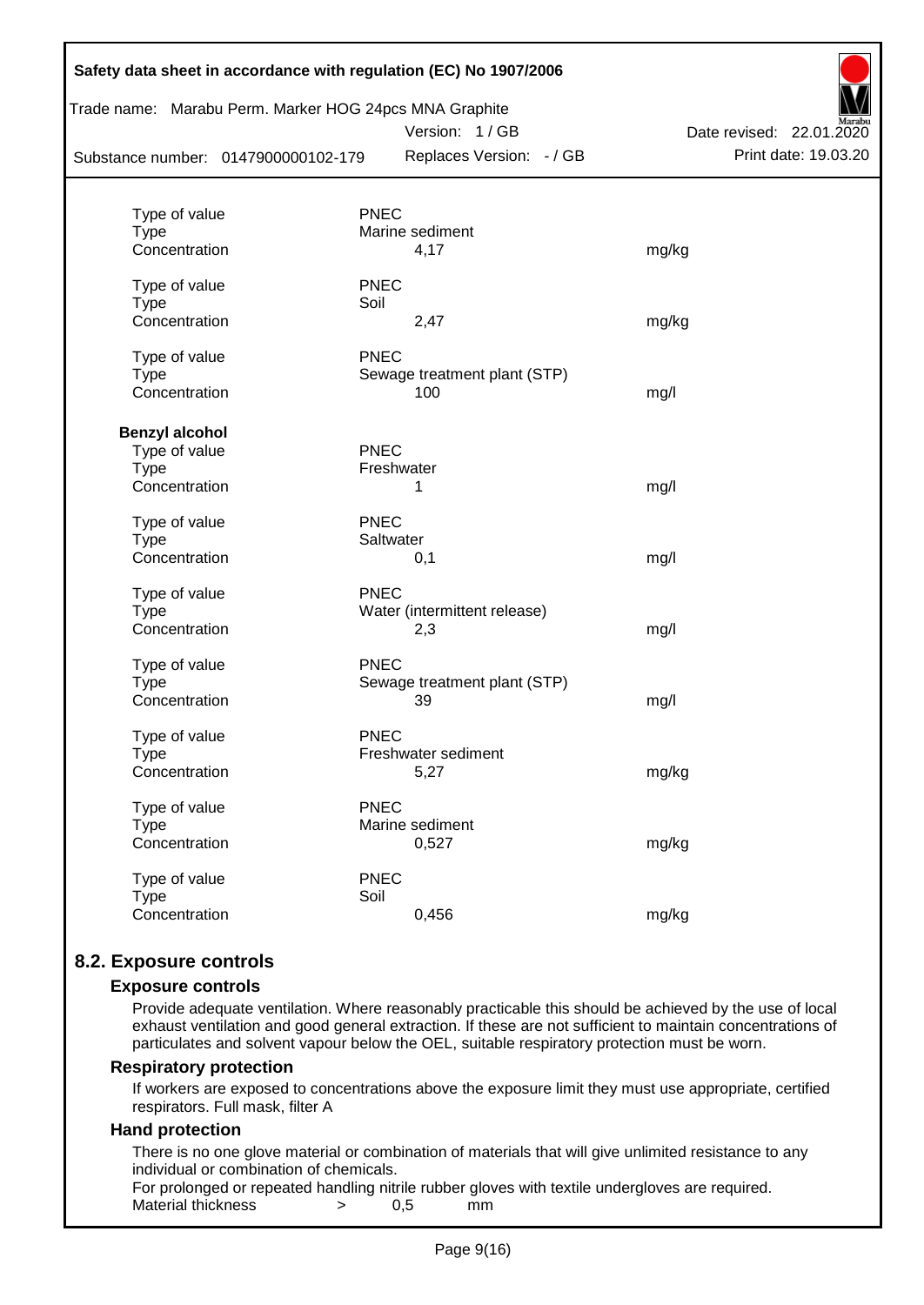| Safety data sheet in accordance with regulation (EC) No 1907/2006                                                                                                                                                                                                                                                                                                                          |                                                 |     |     |                                                                                                                                                                                                                                                                                                                    |
|--------------------------------------------------------------------------------------------------------------------------------------------------------------------------------------------------------------------------------------------------------------------------------------------------------------------------------------------------------------------------------------------|-------------------------------------------------|-----|-----|--------------------------------------------------------------------------------------------------------------------------------------------------------------------------------------------------------------------------------------------------------------------------------------------------------------------|
| Trade name: Marabu Perm. Marker HOG 24pcs MNA Graphite                                                                                                                                                                                                                                                                                                                                     |                                                 |     |     |                                                                                                                                                                                                                                                                                                                    |
|                                                                                                                                                                                                                                                                                                                                                                                            | Version: 1/GB                                   |     |     | Date revised: 22.01.2020                                                                                                                                                                                                                                                                                           |
| Substance number: 0147900000102-179                                                                                                                                                                                                                                                                                                                                                        | Replaces Version: - / GB                        |     |     | Print date: 19.03.20                                                                                                                                                                                                                                                                                               |
| Breakthrough time<br>$\,<$<br>The breakthrough time must be greater than the end use time of the product.<br>replacement must be followed.<br>Gloves should be replaced regularly and if there is any sign of damage to the glove material.<br>Always ensure that gloves are free from defects and that they are stored and used correctly.<br>maintenance.<br>once exposure has occurred. | 30                                              | min |     | The instructions and information provided by the glove manufacturer on use, storage, maintenance and<br>The performance or effectiveness of the glove may be reduced by physical/ chemical damage and poor<br>Barrier creams may help to protect the exposed areas of the skin, they should however not be applied |
| Eye protection                                                                                                                                                                                                                                                                                                                                                                             |                                                 |     |     |                                                                                                                                                                                                                                                                                                                    |
| Use safety eyewear designed to protect against splash of liquids.                                                                                                                                                                                                                                                                                                                          |                                                 |     |     |                                                                                                                                                                                                                                                                                                                    |
| <b>Body protection</b>                                                                                                                                                                                                                                                                                                                                                                     |                                                 |     |     |                                                                                                                                                                                                                                                                                                                    |
| Cotton or cotton/synthetic overalls or coveralls are normally suitable.                                                                                                                                                                                                                                                                                                                    |                                                 |     |     |                                                                                                                                                                                                                                                                                                                    |
|                                                                                                                                                                                                                                                                                                                                                                                            |                                                 |     |     |                                                                                                                                                                                                                                                                                                                    |
| <b>SECTION 9: Physical and chemical properties</b>                                                                                                                                                                                                                                                                                                                                         |                                                 |     |     |                                                                                                                                                                                                                                                                                                                    |
| 9.1. Information on basic physical and chemical properties                                                                                                                                                                                                                                                                                                                                 |                                                 |     |     |                                                                                                                                                                                                                                                                                                                    |
| <b>Form</b>                                                                                                                                                                                                                                                                                                                                                                                | liquid                                          |     |     |                                                                                                                                                                                                                                                                                                                    |
| <b>Colour</b>                                                                                                                                                                                                                                                                                                                                                                              | coloured                                        |     |     |                                                                                                                                                                                                                                                                                                                    |
| <b>Odour</b>                                                                                                                                                                                                                                                                                                                                                                               | mild, alcoholic                                 |     |     |                                                                                                                                                                                                                                                                                                                    |
| <b>Odour threshold</b>                                                                                                                                                                                                                                                                                                                                                                     |                                                 |     |     |                                                                                                                                                                                                                                                                                                                    |
| Remarks                                                                                                                                                                                                                                                                                                                                                                                    | No data available                               |     |     |                                                                                                                                                                                                                                                                                                                    |
| pH value                                                                                                                                                                                                                                                                                                                                                                                   |                                                 |     |     |                                                                                                                                                                                                                                                                                                                    |
| Value                                                                                                                                                                                                                                                                                                                                                                                      | 5,5                                             | to  | 7,5 |                                                                                                                                                                                                                                                                                                                    |
| <b>Melting point</b>                                                                                                                                                                                                                                                                                                                                                                       |                                                 |     |     |                                                                                                                                                                                                                                                                                                                    |
| Remarks                                                                                                                                                                                                                                                                                                                                                                                    | not determined                                  |     |     |                                                                                                                                                                                                                                                                                                                    |
| <b>Freezing point</b>                                                                                                                                                                                                                                                                                                                                                                      |                                                 |     |     |                                                                                                                                                                                                                                                                                                                    |
| Remarks                                                                                                                                                                                                                                                                                                                                                                                    | not determined                                  |     |     |                                                                                                                                                                                                                                                                                                                    |
| Initial boiling point and boiling range                                                                                                                                                                                                                                                                                                                                                    |                                                 |     |     |                                                                                                                                                                                                                                                                                                                    |
| Value                                                                                                                                                                                                                                                                                                                                                                                      | 80                                              | to  | 90  | $\rm ^{\circ}C$                                                                                                                                                                                                                                                                                                    |
| <b>Flash point</b>                                                                                                                                                                                                                                                                                                                                                                         |                                                 |     |     |                                                                                                                                                                                                                                                                                                                    |
| Value                                                                                                                                                                                                                                                                                                                                                                                      | 35                                              |     |     | °C                                                                                                                                                                                                                                                                                                                 |
| Method                                                                                                                                                                                                                                                                                                                                                                                     | ASTM D 6450 (CCCFP)                             |     |     |                                                                                                                                                                                                                                                                                                                    |
| Evaporation rate (ether $= 1$ ) :                                                                                                                                                                                                                                                                                                                                                          |                                                 |     |     |                                                                                                                                                                                                                                                                                                                    |
| Remarks                                                                                                                                                                                                                                                                                                                                                                                    | not determined                                  |     |     |                                                                                                                                                                                                                                                                                                                    |
| Flammability (solid, gas)<br>Not applicable                                                                                                                                                                                                                                                                                                                                                |                                                 |     |     |                                                                                                                                                                                                                                                                                                                    |
| Upper/lower flammability or explosive limits                                                                                                                                                                                                                                                                                                                                               |                                                 |     |     |                                                                                                                                                                                                                                                                                                                    |
| Lower explosion limit<br>Upper explosion limit<br>Source                                                                                                                                                                                                                                                                                                                                   | 1,5<br>appr.<br>15<br>appr.<br>Literature value |     |     | %(V)<br>%(V)                                                                                                                                                                                                                                                                                                       |
| <b>Vapour density</b>                                                                                                                                                                                                                                                                                                                                                                      |                                                 |     |     |                                                                                                                                                                                                                                                                                                                    |
| Remarks                                                                                                                                                                                                                                                                                                                                                                                    | not determined                                  |     |     |                                                                                                                                                                                                                                                                                                                    |
| <b>Density</b>                                                                                                                                                                                                                                                                                                                                                                             |                                                 |     |     |                                                                                                                                                                                                                                                                                                                    |
| Remarks                                                                                                                                                                                                                                                                                                                                                                                    | not determined                                  |     |     |                                                                                                                                                                                                                                                                                                                    |
| Solubility in water                                                                                                                                                                                                                                                                                                                                                                        |                                                 |     |     |                                                                                                                                                                                                                                                                                                                    |
| Remarks                                                                                                                                                                                                                                                                                                                                                                                    | partially miscible                              |     |     |                                                                                                                                                                                                                                                                                                                    |
| <b>Partition coefficient: n-octanol/water</b>                                                                                                                                                                                                                                                                                                                                              |                                                 |     |     |                                                                                                                                                                                                                                                                                                                    |
|                                                                                                                                                                                                                                                                                                                                                                                            |                                                 |     |     |                                                                                                                                                                                                                                                                                                                    |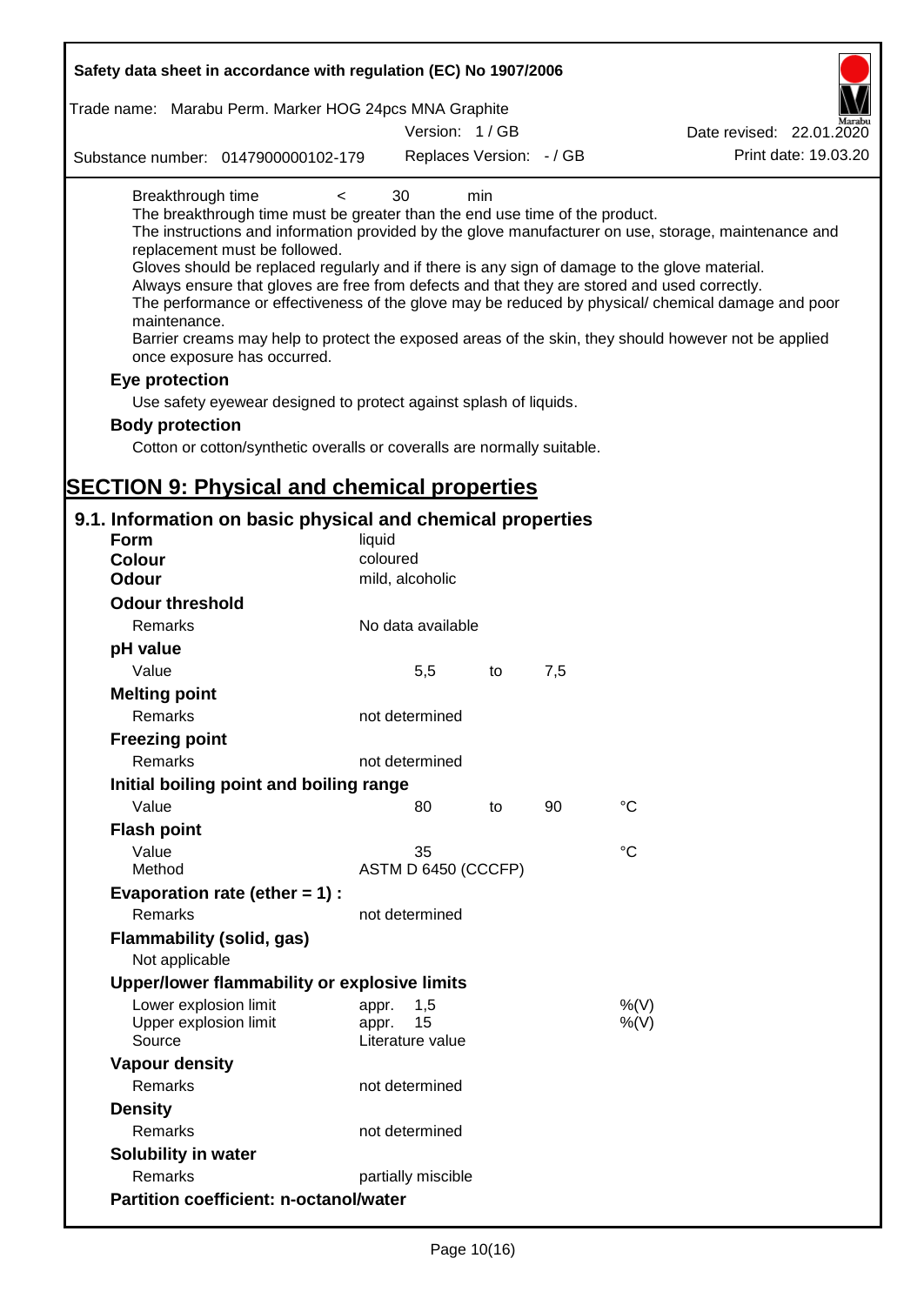| Safety data sheet in accordance with regulation (EC) No 1907/2006                                                                                                     |        |                                                  |    |   |                                                                   |                          |  |
|-----------------------------------------------------------------------------------------------------------------------------------------------------------------------|--------|--------------------------------------------------|----|---|-------------------------------------------------------------------|--------------------------|--|
| Trade name: Marabu Perm. Marker HOG 24pcs MNA Graphite                                                                                                                |        | Version: 1/GB                                    |    |   |                                                                   | Date revised: 22.01.2020 |  |
| Substance number: 0147900000102-179                                                                                                                                   |        | Replaces Version: - / GB                         |    |   |                                                                   | Print date: 19.03.20     |  |
| Remarks                                                                                                                                                               |        | Not applicable                                   |    |   |                                                                   |                          |  |
| Ignition temperature                                                                                                                                                  |        |                                                  |    |   |                                                                   |                          |  |
| Value                                                                                                                                                                 | appr.  | 287                                              |    |   | $^{\circ}C$                                                       |                          |  |
| Source                                                                                                                                                                |        | Literature value                                 |    |   |                                                                   |                          |  |
| <b>Viscosity</b>                                                                                                                                                      |        |                                                  |    |   |                                                                   |                          |  |
| Value                                                                                                                                                                 |        | 3                                                | to | 6 | mPa.s                                                             |                          |  |
| <b>Efflux time</b>                                                                                                                                                    |        |                                                  |    |   |                                                                   |                          |  |
| Remarks                                                                                                                                                               |        | not determined                                   |    |   |                                                                   |                          |  |
| <b>Explosive properties</b>                                                                                                                                           |        |                                                  |    |   |                                                                   |                          |  |
| evaluation                                                                                                                                                            | no     |                                                  |    |   |                                                                   |                          |  |
| <b>Oxidising properties</b>                                                                                                                                           |        |                                                  |    |   |                                                                   |                          |  |
| evaluation                                                                                                                                                            |        | None known                                       |    |   |                                                                   |                          |  |
| 9.2. Other information                                                                                                                                                |        |                                                  |    |   |                                                                   |                          |  |
| <b>Other information</b>                                                                                                                                              |        |                                                  |    |   |                                                                   |                          |  |
| The physical specifications are approximate values and refer to the used safety relevant component(s).                                                                |        |                                                  |    |   |                                                                   |                          |  |
| <b>SECTION 10: Stability and reactivity</b>                                                                                                                           |        |                                                  |    |   |                                                                   |                          |  |
| 10.1. Reactivity                                                                                                                                                      |        |                                                  |    |   |                                                                   |                          |  |
| No hazardous reactions when stored and handled according to prescribed instructions.<br>10.2. Chemical stability                                                      |        |                                                  |    |   |                                                                   |                          |  |
| Stable under recommended storage and handling conditions (see section 7).                                                                                             |        |                                                  |    |   |                                                                   |                          |  |
| 10.3. Possibility of hazardous reactions<br>Keep away from oxidising agents, strongly alkaline and strongly acid materials in order to avoid<br>exothermic reactions. |        |                                                  |    |   |                                                                   |                          |  |
| 10.4. Conditions to avoid<br>When exposed to high temperatures may produce hazardous decomposition products.                                                          |        |                                                  |    |   |                                                                   |                          |  |
| 10.5. Incompatible materials<br>No hazardous reactions when stored and handled according to prescribed instructions.                                                  |        |                                                  |    |   |                                                                   |                          |  |
| 10.6. Hazardous decomposition products<br>See chapter 5.2 (Firefighting measures - Special hazards arising from the substance or mixture).                            |        |                                                  |    |   |                                                                   |                          |  |
| <b>SECTION 11: Toxicological information</b>                                                                                                                          |        |                                                  |    |   |                                                                   |                          |  |
| 11.1. Information on toxicological effects                                                                                                                            |        |                                                  |    |   |                                                                   |                          |  |
| <b>Acute oral toxicity</b>                                                                                                                                            |        |                                                  |    |   |                                                                   |                          |  |
| <b>ATE</b>                                                                                                                                                            | $\geq$ | 2.000                                            |    |   | mg/kg                                                             |                          |  |
| Method                                                                                                                                                                |        | calculated value (Regulation (EC) No. 1272/2008) |    |   |                                                                   |                          |  |
| <b>Acute oral toxicity (Components)</b>                                                                                                                               |        |                                                  |    |   |                                                                   |                          |  |
| 1-Methoxy-2-propanol                                                                                                                                                  |        |                                                  |    |   |                                                                   |                          |  |
| Species<br>LD50                                                                                                                                                       | rat    | 5200                                             |    |   | mg/kg                                                             |                          |  |
| <b>Benzyl alcohol</b>                                                                                                                                                 |        |                                                  |    |   |                                                                   |                          |  |
| Species<br>LD50                                                                                                                                                       | rat    | 1620                                             |    |   | mg/kg                                                             |                          |  |
| <b>Acute dermal toxicity</b>                                                                                                                                          |        |                                                  |    |   |                                                                   |                          |  |
| Remarks                                                                                                                                                               |        |                                                  |    |   | Based on available data, the classification criteria are not met. |                          |  |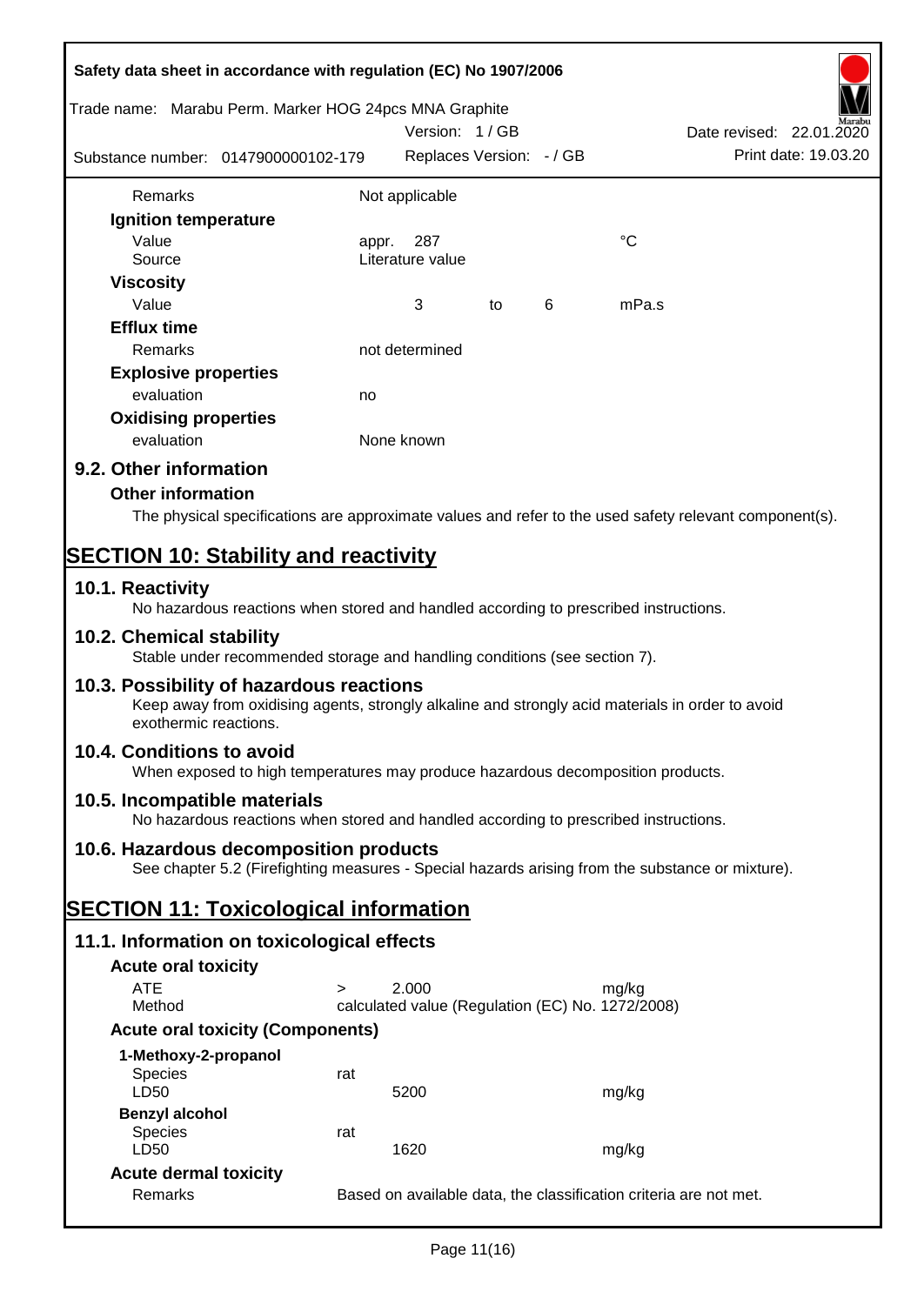| Safety data sheet in accordance with regulation (EC) No 1907/2006<br>Trade name: Marabu Perm. Marker HOG 24pcs MNA Graphite |                              |       | Version: 1/GB                        |                                                                   | Date revised: 22.01.2020                                                                                                                                                                                    |
|-----------------------------------------------------------------------------------------------------------------------------|------------------------------|-------|--------------------------------------|-------------------------------------------------------------------|-------------------------------------------------------------------------------------------------------------------------------------------------------------------------------------------------------------|
| Substance number: 0147900000102-179                                                                                         |                              |       | Replaces Version: - / GB             |                                                                   | Print date: 19.03.20                                                                                                                                                                                        |
| <b>Acute dermal toxicity (Components)</b>                                                                                   |                              |       |                                      |                                                                   |                                                                                                                                                                                                             |
| 1-Methoxy-2-propanol                                                                                                        |                              |       |                                      |                                                                   |                                                                                                                                                                                                             |
| <b>Species</b>                                                                                                              | rabbit                       |       |                                      |                                                                   |                                                                                                                                                                                                             |
| LD50                                                                                                                        |                              | 14000 |                                      | mg/kg                                                             |                                                                                                                                                                                                             |
| <b>Acute inhalational toxicity</b>                                                                                          |                              |       |                                      |                                                                   |                                                                                                                                                                                                             |
| <b>ATE</b>                                                                                                                  | >                            | 20    |                                      | mg/l                                                              |                                                                                                                                                                                                             |
| Administration/Form                                                                                                         | Vapors                       |       |                                      |                                                                   |                                                                                                                                                                                                             |
| Method                                                                                                                      |                              |       |                                      | calculated value (Regulation (EC) No. 1272/2008)                  |                                                                                                                                                                                                             |
| Remarks                                                                                                                     |                              |       |                                      | Based on available data, the classification criteria are not met. |                                                                                                                                                                                                             |
| <b>Acute inhalative toxicity (Components)</b>                                                                               |                              |       |                                      |                                                                   |                                                                                                                                                                                                             |
| <b>Benzyl alcohol</b>                                                                                                       |                              |       |                                      |                                                                   |                                                                                                                                                                                                             |
| Species                                                                                                                     | rat                          |       |                                      |                                                                   |                                                                                                                                                                                                             |
| LD <sub>0</sub>                                                                                                             |                              | 4,178 |                                      | mg/l                                                              |                                                                                                                                                                                                             |
| Duration of exposure                                                                                                        |                              | 4     | h                                    |                                                                   |                                                                                                                                                                                                             |
| Administration/Form<br>Method                                                                                               | Dust/Mist<br><b>OECD 403</b> |       |                                      |                                                                   |                                                                                                                                                                                                             |
|                                                                                                                             |                              |       |                                      |                                                                   |                                                                                                                                                                                                             |
| <b>Benzyl alcohol</b>                                                                                                       |                              |       |                                      |                                                                   |                                                                                                                                                                                                             |
| Species<br>LD50                                                                                                             | rat<br>$\geq$                | 5     |                                      | mg/l                                                              |                                                                                                                                                                                                             |
| Duration of exposure                                                                                                        |                              | 4     | h                                    |                                                                   |                                                                                                                                                                                                             |
| Administration/Form                                                                                                         | Dust/Mist                    |       |                                      |                                                                   |                                                                                                                                                                                                             |
| Method                                                                                                                      | <b>OECD 403</b>              |       |                                      |                                                                   |                                                                                                                                                                                                             |
| <b>Skin corrosion/irritation</b>                                                                                            |                              |       |                                      |                                                                   |                                                                                                                                                                                                             |
| Remarks                                                                                                                     |                              |       |                                      | Based on available data, the classification criteria are not met. |                                                                                                                                                                                                             |
| Serious eye damage/irritation                                                                                               |                              |       |                                      |                                                                   |                                                                                                                                                                                                             |
| evaluation                                                                                                                  | irritant                     |       |                                      |                                                                   |                                                                                                                                                                                                             |
| Remarks                                                                                                                     |                              |       | The classification criteria are met. |                                                                   |                                                                                                                                                                                                             |
| <b>Sensitization</b>                                                                                                        |                              |       |                                      |                                                                   |                                                                                                                                                                                                             |
| Remarks                                                                                                                     |                              |       |                                      | Based on available data, the classification criteria are not met. |                                                                                                                                                                                                             |
|                                                                                                                             |                              |       |                                      |                                                                   |                                                                                                                                                                                                             |
| <b>Mutagenicity</b>                                                                                                         |                              |       |                                      |                                                                   |                                                                                                                                                                                                             |
| Remarks                                                                                                                     |                              |       |                                      | Based on available data, the classification criteria are not met. |                                                                                                                                                                                                             |
| <b>Reproductive toxicity</b>                                                                                                |                              |       |                                      |                                                                   |                                                                                                                                                                                                             |
| Remarks                                                                                                                     |                              |       |                                      | Based on available data, the classification criteria are not met. |                                                                                                                                                                                                             |
| Carcinogenicity                                                                                                             |                              |       |                                      |                                                                   |                                                                                                                                                                                                             |
| Remarks                                                                                                                     |                              |       |                                      | Based on available data, the classification criteria are not met. |                                                                                                                                                                                                             |
| <b>Specific Target Organ Toxicity (STOT)</b>                                                                                |                              |       |                                      |                                                                   |                                                                                                                                                                                                             |
|                                                                                                                             |                              |       |                                      |                                                                   |                                                                                                                                                                                                             |
| <b>Single exposure</b><br>Remarks                                                                                           |                              |       | The classification criteria are met. |                                                                   |                                                                                                                                                                                                             |
| evaluation                                                                                                                  |                              |       | May cause drowsiness or dizziness.   |                                                                   |                                                                                                                                                                                                             |
|                                                                                                                             |                              |       |                                      |                                                                   |                                                                                                                                                                                                             |
| <b>Repeated exposure</b><br>Remarks                                                                                         |                              |       |                                      | Based on available data, the classification criteria are not met. |                                                                                                                                                                                                             |
|                                                                                                                             |                              |       |                                      |                                                                   |                                                                                                                                                                                                             |
| <b>Aspiration hazard</b>                                                                                                    |                              |       |                                      |                                                                   |                                                                                                                                                                                                             |
| Based on available data, the classification criteria are not met.                                                           |                              |       |                                      |                                                                   |                                                                                                                                                                                                             |
| <b>Experience in practice</b>                                                                                               |                              |       |                                      |                                                                   |                                                                                                                                                                                                             |
| limit may result in adverse health effects such as mucous membrane and respiratory system irritation                        |                              |       |                                      |                                                                   | Exposure to component solvents vapours concentration in excess of the stated occupational exposure<br>and adverse effects on kidney, liver and central nervous system. Symptoms and signs include headache, |

dizziness, fatigue, muscular weakness, drowsiness and in extreme cases, loss of consciousness. Solvents may cause some of the above effects by absorption through the skin. Repeated or prolonged contact with the mixture may cause removal of natural fat from the skin resulting in non-allergic contact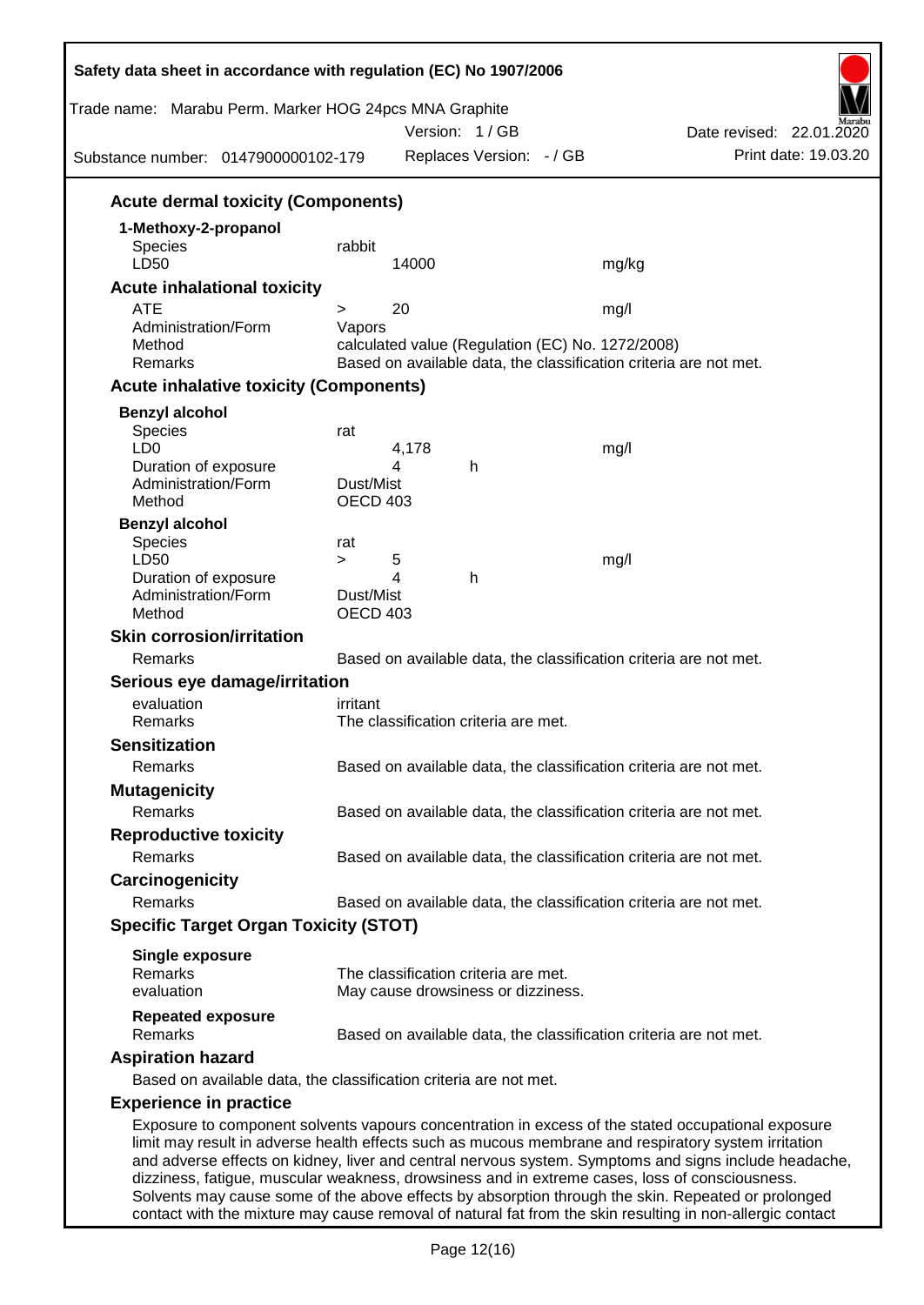| Trade name: Marabu Perm. Marker HOG 24pcs MNA Graphite                                                                                                                                                                                                                                                                                                                                                                                                                                                                                                                                                                                                        |                          |
|---------------------------------------------------------------------------------------------------------------------------------------------------------------------------------------------------------------------------------------------------------------------------------------------------------------------------------------------------------------------------------------------------------------------------------------------------------------------------------------------------------------------------------------------------------------------------------------------------------------------------------------------------------------|--------------------------|
| Version: 1/GB                                                                                                                                                                                                                                                                                                                                                                                                                                                                                                                                                                                                                                                 | Date revised: 22.01.2020 |
| Replaces Version: - / GB<br>Substance number: 0147900000102-179                                                                                                                                                                                                                                                                                                                                                                                                                                                                                                                                                                                               | Print date: 19.03.20     |
| dermatitis and absorption through the skin. The liquid splashed in the eyes may cause irritation and<br>reversible damage. Ingestion may cause nausea, diarrhoea and vomiting. This takes into account, where<br>known, delayed and immediate effects and also chronic effects of components from short-term and<br>long-term exposure by oral, inhalation and dermal routes of exposure and eye contact.<br><b>Other information</b><br>There are no data available on the mixture itself.<br>The mixture has been assessed following the additivity method of the CLP Regulation (EC) No<br>1272/2008 and classified for toxicological hazards accordingly. |                          |
| <b>SECTION 12: Ecological information</b>                                                                                                                                                                                                                                                                                                                                                                                                                                                                                                                                                                                                                     |                          |
| 12.1. Toxicity                                                                                                                                                                                                                                                                                                                                                                                                                                                                                                                                                                                                                                                |                          |
| <b>General information</b><br>There are no data available on the mixture itself. Do not allow to enter drains or water courses. The<br>mixture has been assessed following the summation method of the CLP Regulation (EC) No 1272/2008<br>and is classified for eco-toxicological properties accordingly. See Sections 2 and 3 for details.                                                                                                                                                                                                                                                                                                                  |                          |
| <b>Fish toxicity (Components)</b>                                                                                                                                                                                                                                                                                                                                                                                                                                                                                                                                                                                                                             |                          |
| 1-Methoxy-2-propanol<br>golden orfe (Leuciscus idus)<br><b>Species</b><br>LC <sub>0</sub><br>4600<br>mg/l<br>$\geq$<br>Duration of exposure<br>96<br>h                                                                                                                                                                                                                                                                                                                                                                                                                                                                                                        |                          |
| <b>Daphnia toxicity (Components)</b>                                                                                                                                                                                                                                                                                                                                                                                                                                                                                                                                                                                                                          |                          |
| 1-Methoxy-2-propanol                                                                                                                                                                                                                                                                                                                                                                                                                                                                                                                                                                                                                                          |                          |
| Daphnia magna<br><b>Species</b><br><b>EC50</b><br>23300<br>mg/l<br>Duration of exposure<br>48<br>h                                                                                                                                                                                                                                                                                                                                                                                                                                                                                                                                                            |                          |
| <b>Algae toxicity (Components)</b>                                                                                                                                                                                                                                                                                                                                                                                                                                                                                                                                                                                                                            |                          |
| 1-Methoxy-2-propanol                                                                                                                                                                                                                                                                                                                                                                                                                                                                                                                                                                                                                                          |                          |
| Desmodesmus<br><b>Species</b><br>EC <sub>50</sub><br>1000<br>mg/l<br>>                                                                                                                                                                                                                                                                                                                                                                                                                                                                                                                                                                                        |                          |
| 168<br>Duration of exposure<br>h                                                                                                                                                                                                                                                                                                                                                                                                                                                                                                                                                                                                                              |                          |
| <b>Bacteria toxicity (Components)</b>                                                                                                                                                                                                                                                                                                                                                                                                                                                                                                                                                                                                                         |                          |
| 1-Methoxy-2-propanol<br><b>Species</b><br>activated sludge<br><b>EC50</b><br>1000<br>mg/l<br>$\geq$                                                                                                                                                                                                                                                                                                                                                                                                                                                                                                                                                           |                          |
| 12.2. Persistence and degradability                                                                                                                                                                                                                                                                                                                                                                                                                                                                                                                                                                                                                           |                          |
| <b>General information</b><br>No data available                                                                                                                                                                                                                                                                                                                                                                                                                                                                                                                                                                                                               |                          |
| <b>Biodegradability (Components)</b>                                                                                                                                                                                                                                                                                                                                                                                                                                                                                                                                                                                                                          |                          |
| 1-Methoxy-2-propanol<br>$\%$<br>Value<br>90<br>Duration of test<br>28<br>d<br>Readily biodegradable (according to OECD criteria)<br>evaluation<br><b>OECD 301 F</b><br>Method                                                                                                                                                                                                                                                                                                                                                                                                                                                                                 |                          |
| 12.3. Bioaccumulative potential                                                                                                                                                                                                                                                                                                                                                                                                                                                                                                                                                                                                                               |                          |
| <b>General information</b>                                                                                                                                                                                                                                                                                                                                                                                                                                                                                                                                                                                                                                    |                          |
| There are no data available on the mixture itself.                                                                                                                                                                                                                                                                                                                                                                                                                                                                                                                                                                                                            |                          |
| <b>Partition coefficient: n-octanol/water</b>                                                                                                                                                                                                                                                                                                                                                                                                                                                                                                                                                                                                                 |                          |
| Remarks<br>Not applicable                                                                                                                                                                                                                                                                                                                                                                                                                                                                                                                                                                                                                                     |                          |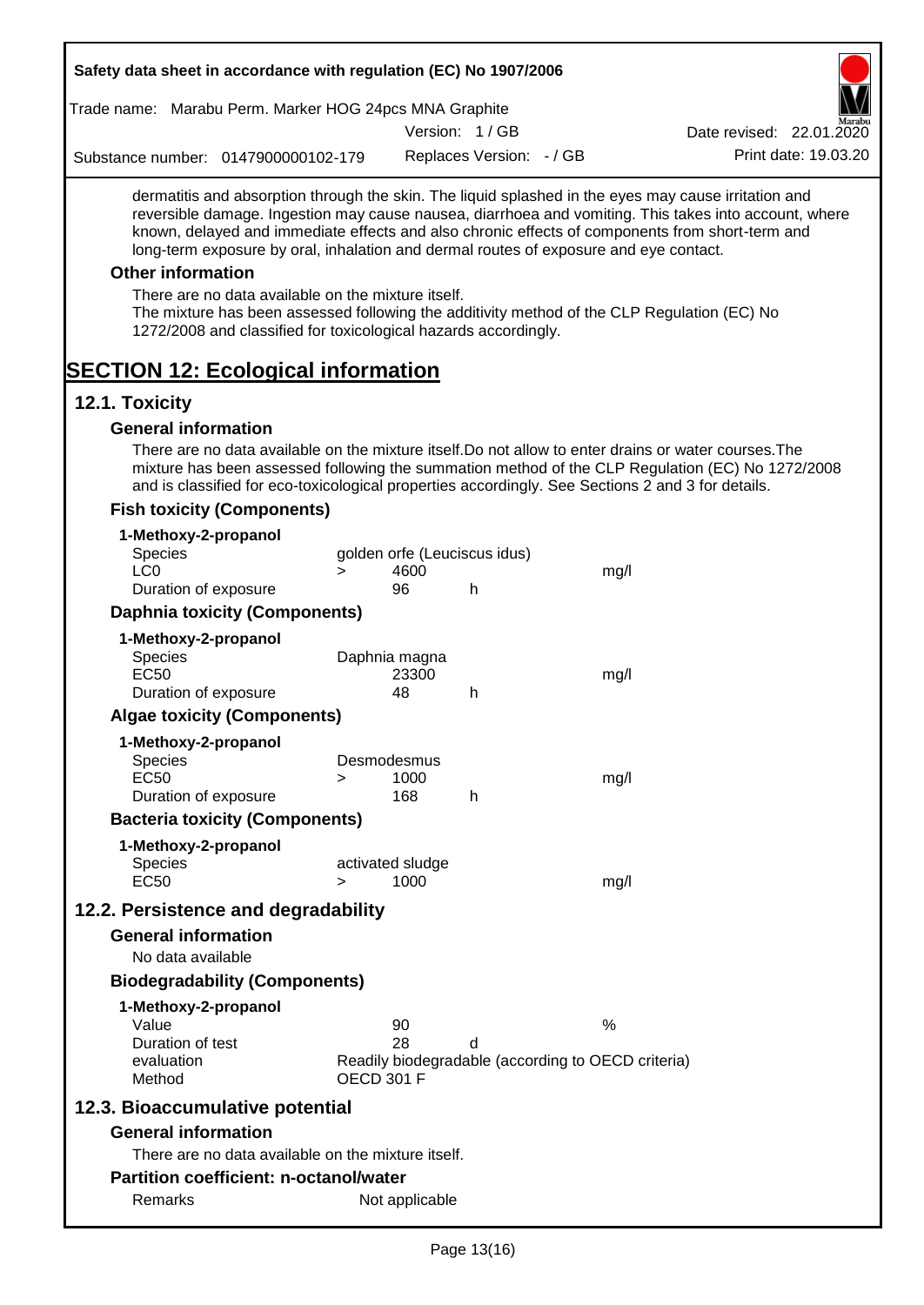Trade name: Marabu Perm. Marker HOG 24pcs MNA Graphite

Version: 1 / GB

Substance number: 0147900000102-179

Replaces Version: - / GB Print date: 19.03.20 Date revised: 22.01.2020

# **12.4. Mobility in soil**

## **General information**

There are no data available on the mixture itself.

## **12.5. Results of PBT and vPvB assessment**

#### **General information**

There are no data available on the mixture itself.

## **12.6. Other adverse effects**

## **General information**

There are no data available on the mixture itself.

# **SECTION 13: Disposal considerations**

## **13.1. Waste treatment methods**

## **Disposal recommendations for the product**

Do not allow to enter drains or water courses. Wastes and emptied containers should be classified in accordance with relevant national regulation. The European Waste Catalogue classification of this product, when disposed of as waste is EWC waste code 08 03 12\* waste ink containing dangerous substances If this product is mixed with other wastes, the original waste product code may no longer apply and the appropriate code should be assigned. For further information contact your local waste authority.

## **Disposal recommendations for packaging**

Using information provided in this safety data sheet, advice should be obtained from the relevant waste authority on the classification of empty containers. Empty containers must be scrapped or reconditioned.

Not emptied containers are hazardous waste (waste code number 150110).

# **SECTION 14: Transport information**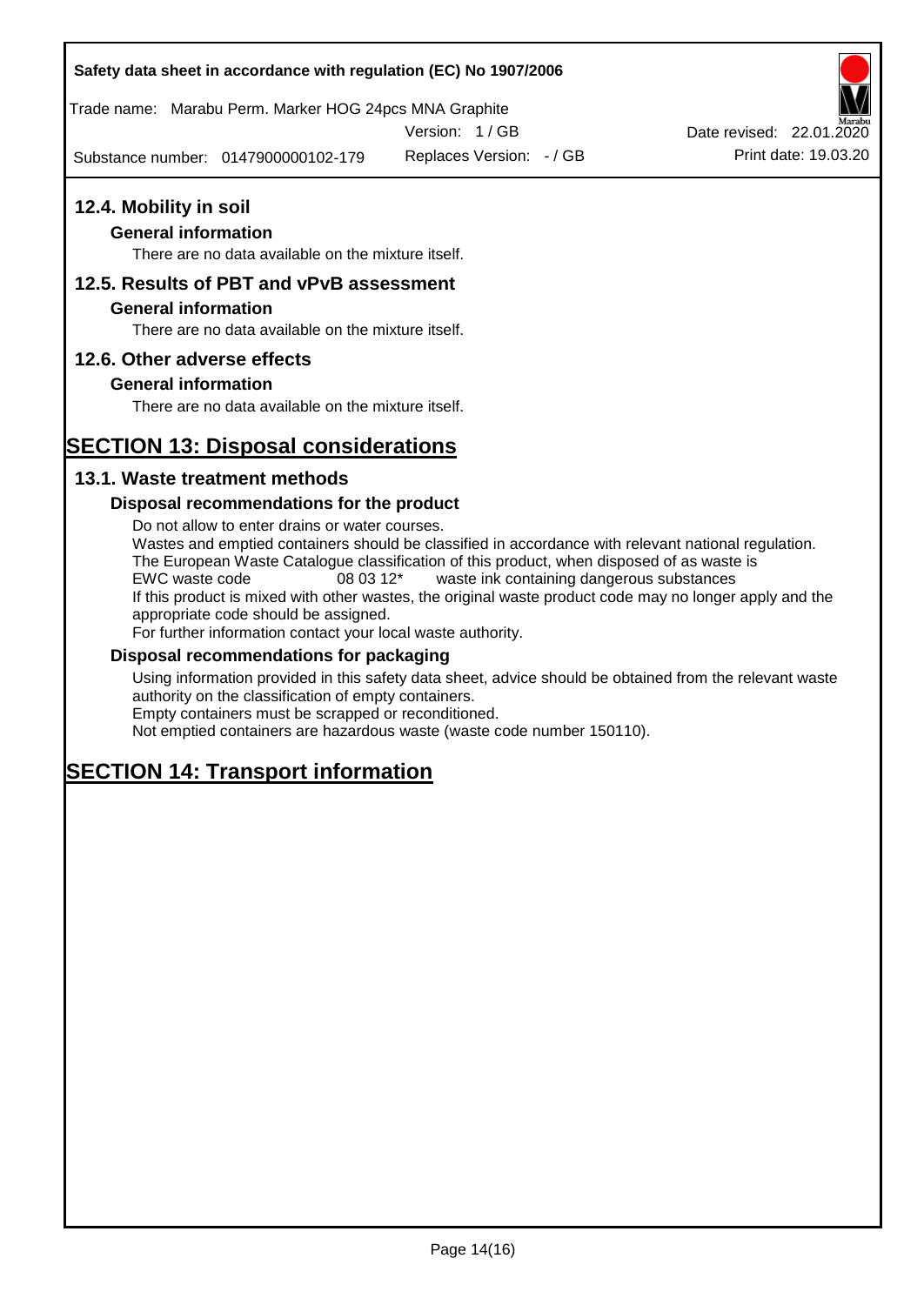| Safety data sheet in accordance with regulation (EC) No 1907/2006 |  |
|-------------------------------------------------------------------|--|
|-------------------------------------------------------------------|--|

## Trade name: Marabu Perm. Marker HOG 24pcs MNA Graphite



Replaces Version: - / GB Print date: 19.03.20



Substance number: 0147900000102-179

|                                     | <b>Land transport ADR/RID</b> | <b>Marine transport</b><br><b>IMDG/GGVSee</b> | Air transport<br><b>ICAO/IATA</b> |
|-------------------------------------|-------------------------------|-----------------------------------------------|-----------------------------------|
| Tunnel restriction code             | D/E                           |                                               |                                   |
| 14.1. UN number                     | 1263                          | 1263                                          | 1263                              |
| 14.2. UN proper shipping name       | <b>PAINT</b>                  | <b>PAINT</b>                                  | <b>PAINT</b>                      |
| 14.3. Transport hazard<br>class(es) | 3                             | 3                                             | 3                                 |
| Label                               | ฃ                             |                                               |                                   |
| 14.4. Packing group                 | $\mathbf{III}$                | Ш                                             | Ш                                 |
| Special provision                   | 640E                          |                                               |                                   |
| <b>Limited Quantity</b>             | 51                            |                                               |                                   |
| Transport category                  | 3                             |                                               |                                   |
| 14.5. Environmental hazards         |                               | no                                            |                                   |

# **Information for all modes of transport**

## **14.6. Special precautions for user**

Transport within the user's premises:

Always transport in closed containers that are upright and secure.

Ensure that persons transporting the product know what to do in the event of an accident or spillage.

## **Other information**

**14.7. Transport in bulk according to Annex II of Marpol and the IBC Code** no

# **SECTION 15: Regulatory information**

## **15.1. Safety, health and environmental regulations/legislation specific for the substance or mixture**

## **VOC**

VOC (EU) 75 %

## **Other information**

The product does not contain substances of very high concern (SVHC).

## **15.2. Chemical safety assessment**

For this preparation a chemical safety assessment has not been carried out.

# **SECTION 16: Other information**

**Hazard statements listed in Chapter 3**